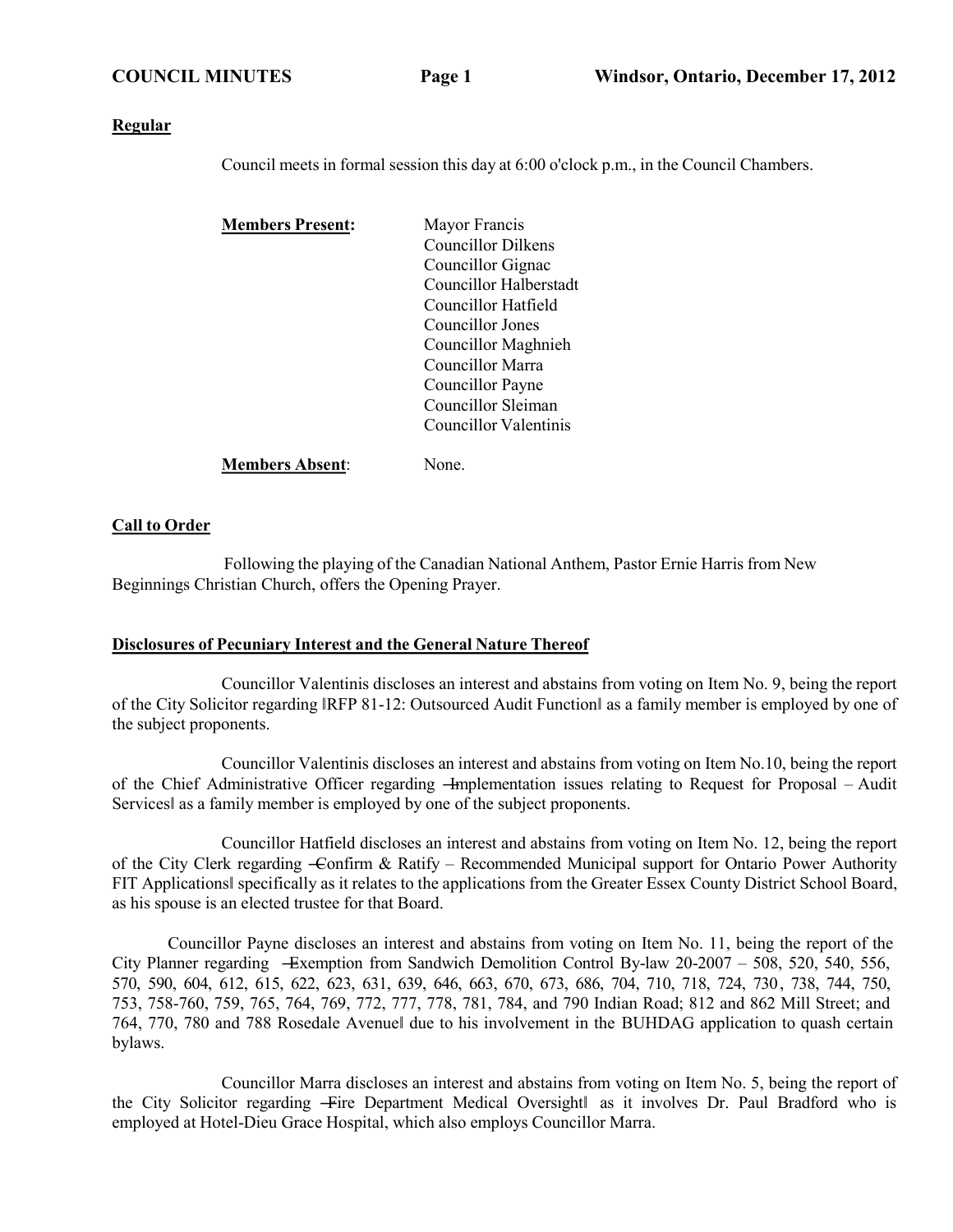Councillor Marra discloses an interest and abstains from voting on Item No. 9, being the report of the City Solicitor regarding ―RFP 81-12: Outsourced Audit Function‖ as one of the affected parties with Price WaterhouseCoopers is a member of the Executive/Board of Directors for Hotel-Dieu Grace Hospital Foundation, which has direct oversight over his employment.

## **Minutes**

Moved by Councillor Halberstadt, seconded by Councillor Hatfield, That the Minutes of the regular meeting of Council held December 3, 2012 **BE ADOPTED** as presented.

Carried.

That the Minutes of the Special Meeting of Council held December 3, 2012 **BE ADOPTED** as corrected to reflect that Councillors Halberstadt and Marra voted nay on CR284/2012. Carried.

## **Notice of Proclamations**

None presented.

## **Committee of the Whole**

Moved by Councillor Jones, seconded by Councillor Maghnieh,

That Council do now rise and move into Committee of the Whole with the Mayor presiding for the purpose of dealing with:

- (a) communication items;
- (b) consent agenda;
- (c) hearing requests for deferrals or referrals of any items of business;
- (d) hearing presentations and delegations;
- (e) consideration of business items;
- (f) consideration of Committee reports:
	- (i) **Report of Special In-Camera Meeting or other Committee as may be held prior to Council** (if scheduled);
	- (ii) **Report of Striking Committee Meeting** held December 3, 2012; and
	- (iii) **Report of the Special In-Camera Meeting** held December 14, 2012.

(g) consideration of by-laws 183-2012 through 191-2012 (inclusive).

Carried.

## **Communications**

Moved by Councillor Marra, seconded by Councillor Payne,

**M538–2012** That the following Communication Items 1 to 11 and 15 to 24 inclusive, as set forth in the Council Agenda **BE REFERRED** as noted except Communication No. 12, 13, 14 and 25 which are dealt with as follows: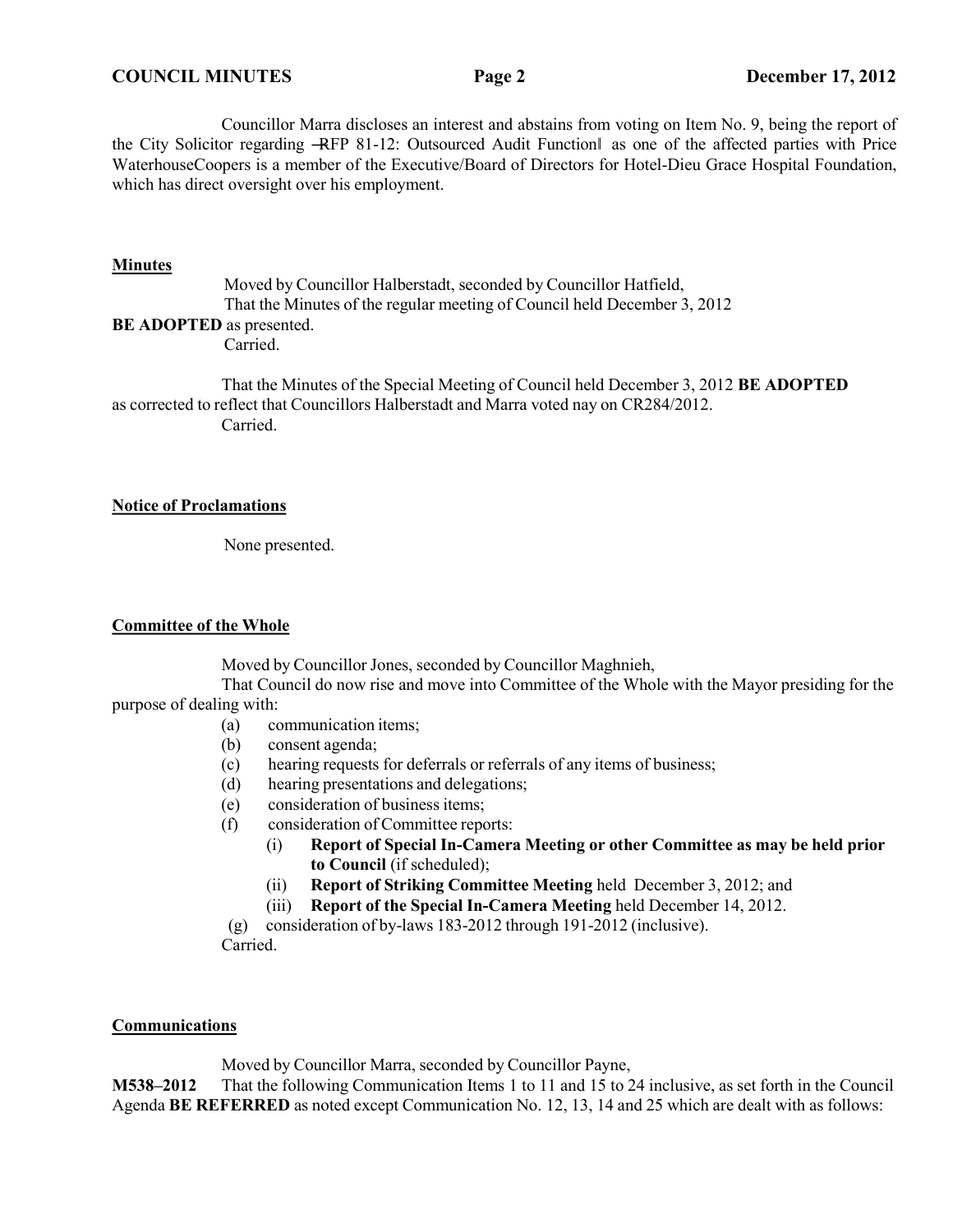**Communication No. 12:**

Moved by Councillor Hatfield, seconded by Councillor Marra,

**M539-2012** That the request for sponsorship by the Schulich School of Medicine and Dentistry to host the Canadian Federation of Medical Students (CFMS) Annual General Meeting in September 2013, in Windsor, Ontario **BE REFERRED** to the 2013 budget deliberations and also to refer to Tourism Windsor/ Essex Peele Island, for consideration as possible co-sponsor for this application, perhaps at top level sponsorship.

Carried.

Councillor Gignac voting nay on this matter.

# **Communication No. 13:**

Moved by Councillor Sleiman, seconded by Councillor Dilkens, **M540-2012** That the City of Windsor **CONTRIBUTE** \$2089.00 to sponsor the Annual Willistead reception, which will be held Sunday, January 27, 2013. Carried.

APR2012

## **Communication No. 14:**

Moved by Councillor Halberstadt, seconded by Councillor Hatfield,

**M541-2012** That the request to participate in Pitch-In Week Campaign **BE REFERRED** to the Windsor Essex County Environment Committee (WECEC) and the Environmental Services Manager, for further consideration. Carried.

EI2012

# **Communication No. 25:**

Moved by Councillor Dilkens, seconded by Councillor Jones,

**M522-2012** That the following list of FIT Project sites **BE SUPPORTED** by City Council for the Ontario Power Authority Application, and that this support **BE GRANTED** using the attached prescribed form, and that the City Clerk **BE AUTHORIZED** to sign prescribed form satisfactory in form and content to the City Planner:

| <b>CONTACT NAME</b>          | <b>APPLICANT NAME</b>              | <b>PROJECT ADDRESS</b>  |
|------------------------------|------------------------------------|-------------------------|
| John Millson                 | Great Lakes Energy Inc.            | 2500 Central Ave        |
|                              |                                    | 635 McEwan Ave          |
| Melissa Clark                | Solar Power Network Inc.           | 1050 Crawford Ave       |
| Chris Uszynski/Sergio Grando | Corporation of the City of Windsor | 1380 Matthew Brady Blvd |

Carried.

**MU/8327**

| Item | From                                  | <b>Description</b>                                                                                                                                    |  |
|------|---------------------------------------|-------------------------------------------------------------------------------------------------------------------------------------------------------|--|
|      | Citizenship and<br>Immigration Canada | Invitation to participate in the 2013 Paul Yuzyk Award for<br>Multiculturalism.<br>Diversity & Accessibility Officer<br>Note & File<br><b>APR2012</b> |  |

APR2012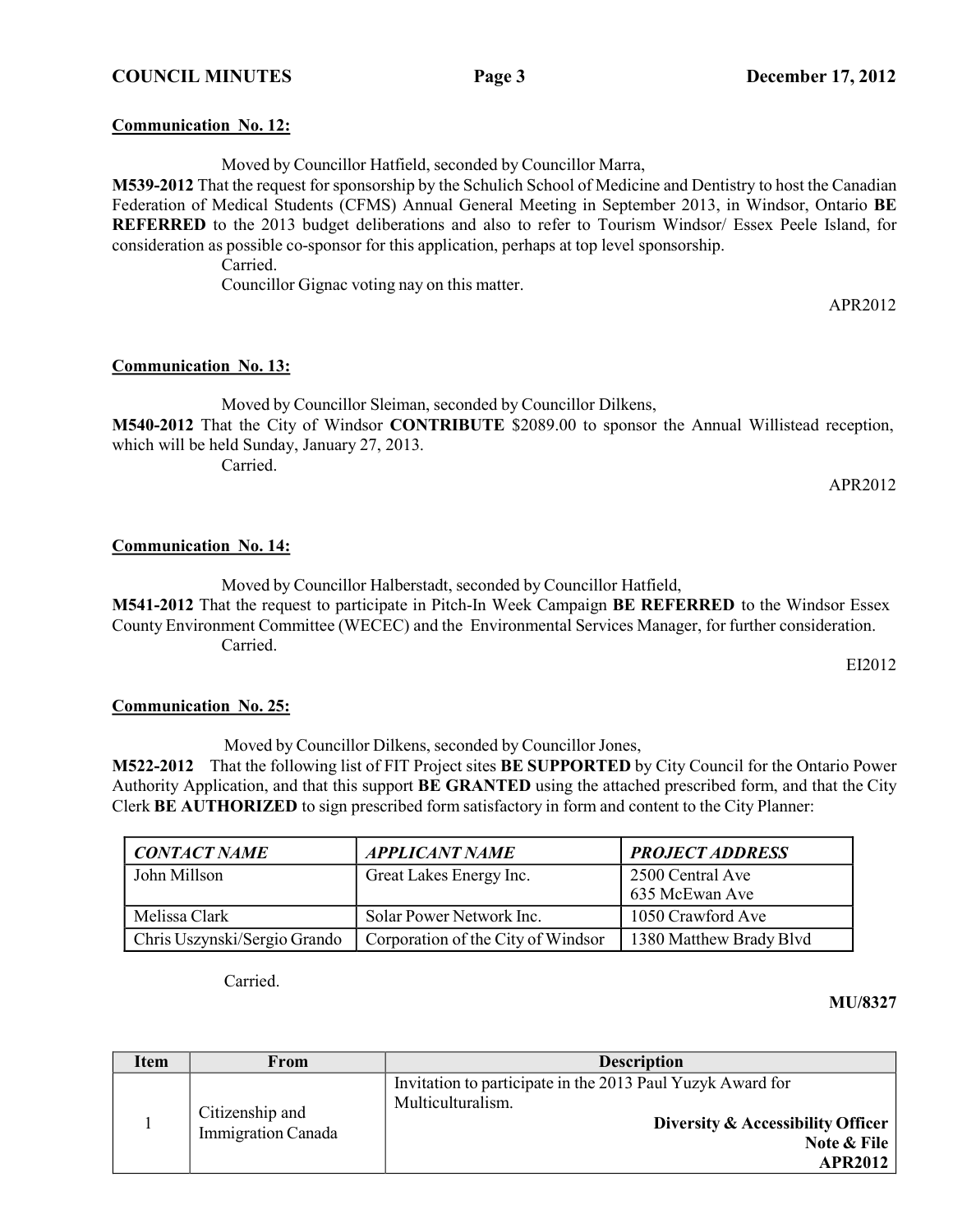|                         | Ministry of the                                               | Amended Environmental Compliance Approval for relocation and<br>regrading of existing stormwater drainage ditches servicing the Essex<br>County Closed Landfill No. 3 site.                                                     |  |
|-------------------------|---------------------------------------------------------------|---------------------------------------------------------------------------------------------------------------------------------------------------------------------------------------------------------------------------------|--|
| $\overline{2}$          | Environment                                                   | <b>City Engineer</b><br>Note & File<br>EI2012                                                                                                                                                                                   |  |
| $\overline{\mathbf{3}}$ | Ministry of Agriculture,<br>Food and Rural Affairs            | 2013 Premier's Award for Agri-Food Innovation Excellence program.<br>Note & File<br><b>APR2012</b>                                                                                                                              |  |
| $\overline{4}$          | Ministry of Citizenship<br>and Immigration                    | Invitation to participate in the 2013 Volunteer Service Awards program.<br>Note & File<br><b>APR2012</b>                                                                                                                        |  |
| 5                       | Ministry of Infrastructure                                    | Response from Minister regarding the future use of the County Jail on<br><b>Brock Street.</b><br><b>City Planner</b><br><b>City Solicitor</b><br>Note & File<br>SP/10230                                                        |  |
| 6                       | Federation of Canadian<br>Municipalities (FCM)                | Update on FCM Town Hall conference call held on November 23,<br>2012.<br><b>Chief Financial Officer &amp; City Treasurer</b><br><b>General Manager, Transit Windsor</b><br><b>City Engineer</b><br>Note & File<br><b>GM2012</b> |  |
| $\boldsymbol{7}$        | Federation of Canadian<br>Municipalities (FCM)                | Registration for FCM's 2013 Sustainable Communities Conference and<br>Trade Show from February 13-15, 2013.<br><b>City Engineer</b><br>Note & File<br><b>GM2012</b>                                                             |  |
| 8                       | Association of<br>Municipalities of Ontario<br>(AMO)          | AMO Report to Members - Highlights of the November 30, 2012 Board<br>Meeting.<br>Note & File<br><b>MMA2012</b>                                                                                                                  |  |
| $\boldsymbol{9}$        | Municipal Property<br><b>Assessment Corporation</b><br>(MPAC) | Update from Municipal Property Assessment Corporation (MPAC).<br><b>Chief Financial Officer &amp; City Treasurer</b><br>Note & File<br><b>ACEA/11600</b>                                                                        |  |
| 10                      | Town of Tecumseh                                              | Sanitary Sewage Collection System Improvements - Municipal Class<br>Environmental Assessment (EA) - Notice of Study Commencement.<br><b>City Engineer</b><br>Note & File<br><b>GM2012</b>                                       |  |
| 11                      | Share the Road Cycling<br>Coalition                           | Cycling Coalition Welcomes Launch of Ontario Bicycling Strategy.<br><b>Committee Coordinator, Windsor Bicycling Committee</b><br><b>City Engineer</b><br>Note & File<br>MB/5331                                                 |  |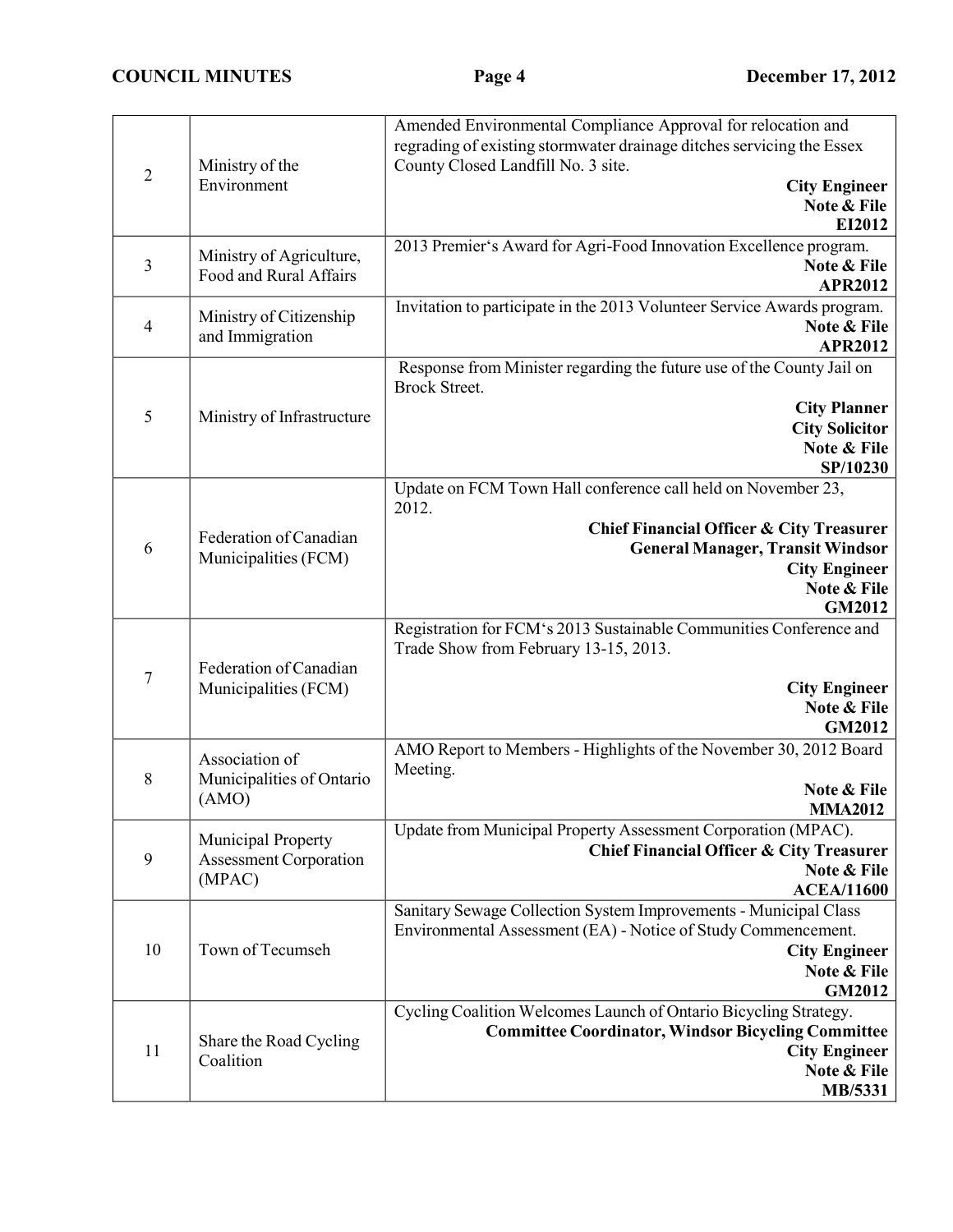| 12 | Sponsorship Chair,<br>Canadian Federation of<br>Medical Students,<br>Schulich School of<br>Medicine and Dentistry,<br>Windsor Program | Request for sponsorship for Schulich School of Medicine and Dentistry<br>to host the Canadian Federation of Medical Students (CFMS) Annual<br>General Meeting in September 2013, in Windsor, Ontario.<br><b>Chief Financial Officer &amp; City Treasurer</b><br><b>COUNCIL DIRECTION REQUESTED</b><br><b>APR2012</b> |  |
|----|---------------------------------------------------------------------------------------------------------------------------------------|----------------------------------------------------------------------------------------------------------------------------------------------------------------------------------------------------------------------------------------------------------------------------------------------------------------------|--|
| 13 | Willistead Board of<br>Directors                                                                                                      | Sponsorship Request for Annual Willistead Reception to be held on<br>Sunday, January 27, 2013.<br><b>Chief Financial Officer &amp; City Treasurer</b><br><b>COUNCIL DIRECTION REQUESTED</b><br><b>APR2012</b>                                                                                                        |  |
| 14 | Pitch-In Ontario                                                                                                                      | Request to participate in Pitch-In Week Campaign.<br><b>Chief Financial Officer &amp; City Treasurer</b><br><b>City Engineer</b><br><b>COUNCIL DIRECTION REQUESTED</b><br><b>APR2012</b><br>EI2012                                                                                                                   |  |
| 15 | Manager of Development<br>Applications                                                                                                | Application of Shelley Kaschak & Alan Shipley for Zoning Amendment<br>to permit construction of a semi-detached building for lands located at<br>951 California Avenue.<br>Note & File<br>ZB/11611                                                                                                                   |  |
| 16 | Manager of Urban Design                                                                                                               | Application of Conseil Scolaire de District Des Ecoles Catholique Du<br>Sud Ouest for Site Plan Approval to permit an addition to accommodate<br>more classrooms, located at 5305 Tecumseh Road East.<br>Note & File<br>ZS/8790                                                                                      |  |
| 17 | Manager of Urban Design                                                                                                               | Application of Academie Ste Cecile International School for Site Plan<br>Approval to permit an addition to accommodate more classrooms,<br>located at 925 Cousineau.<br>Note & File<br>ZS/10380                                                                                                                      |  |
| 18 | Manager of Development<br>Applications                                                                                                | Application of Greek Orthodox Community of Windsor for Official<br>Plan Amendment to permit a change from industrial use to institutional<br>use for lands located at 3030, 3050, 3052 and 3070 Walker Road.<br>Note & File<br>ZO/11613                                                                              |  |
| 19 | Manager of Development<br>Applications                                                                                                | Application of Greek Orthodox Community of Windsor for zoning<br>amendment to permit a change from manufacturing to institutional for<br>lands located at 3030, 3050, 3052 and 3070 Walker Road.<br>Note & File<br>ZB/11612                                                                                          |  |
| 20 | City Solicitor                                                                                                                        | -Wake UP! Get a Working Smoke Alarm Program.<br>Note & File<br><b>SF2012</b>                                                                                                                                                                                                                                         |  |
| 21 | City Solicitor                                                                                                                        | Decision of the Supreme Court of Canada on Paciorka v Windsor Legal<br>File No. LIT 1759.<br>Note & File<br><b>AL2012</b>                                                                                                                                                                                            |  |
| 22 | City Solicitor                                                                                                                        | Enforcement Status of Glengarry-Marentette Parking Lots.<br>Note & File<br>Z/6274                                                                                                                                                                                                                                    |  |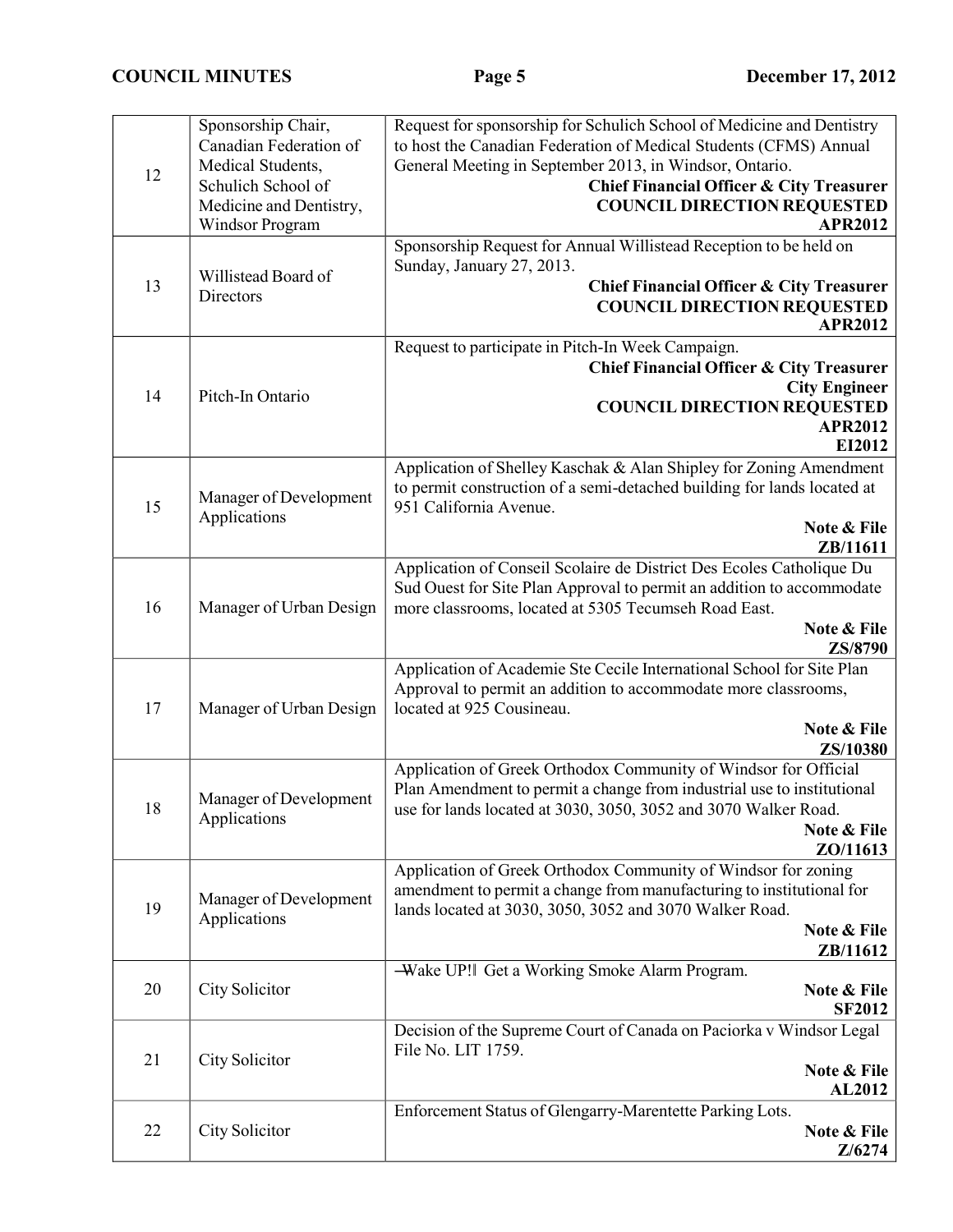**COUNCIL MINUTES Page 6 December 17, 2012**

|    |                | Local Improvement Charges Regulation Amendment.           |
|----|----------------|-----------------------------------------------------------|
| 23 | City Solicitor | Note & File                                               |
|    |                | <b>SW2012</b>                                             |
|    |                | Lawn Restoration - New Practice for Sod.                  |
| 24 | City Engineer  | Note & File                                               |
|    |                | <b>SW2012</b>                                             |
|    |                | Recommended Municipal Support for Ontario Power Authority |
| 25 | City Planner   | <b>FIT</b> Applications                                   |
|    |                | <b>COUNCIL DIRECTION REQUESTED</b>                        |
|    |                | <b>MU/8327</b>                                            |

Carried.

## **Consent Agenda**

Moved by Councillor Sleiman, seconded by Councillor Valentinis,

That the following Consent Agenda and the recommendations contained in the administrative reports **BE APPROVED** as amended:

Item 1 2013 Essex-Windsor Solid Waste Authority Operational Plan and Budget

Item 2 Windsor Essex Parkway, City of Windsor & Town of LaSalle Boundary Line

Item 3 Site Plan Application for University of Windsor, 167 & 181 Ferry Street (former Windsor Star building) Item 5Fire Department Medical Oversight

Item 6Windsor International Airport, 2012 Airport Capital Assistance Program (ACAP) Applications

Item 7 Pre-approval of Tnder, Ottawa Streetscape Improvements

Item 10 Implementation Issues Relating to Request for Proposal – Audit Services

Item 12 Confirm & Ratify – Recommended Municipal Support for Ontario Power Authority FIT Applications

Item 13 Confirm & Ratify – Municipal Support Request for Solar Panel FIT Project Non-Roof Top Carried.

# **Consent Committee Reports**

None presented.

# **2013 Essex-Windsor Solid Waste Authority Operational Plan and Budget**

# **Eli Maodus, General Manager and Michelle Bishop, Manager, Finance & Administration, Essex-Windsor Solid Waste Authority**

Eli Maodus, General Manager and Michelle Bishop, Manager, Finance & Administration, Essex-Windsor Solid Waste Authority, appear before Council and are available for questions regarding the 2013 Essex-Windsor Solid Waste Authority Operational Plan and Budget which appear on the Consent Agenda.

# **EG/8335** 1

(For final disposition of this matter, see Clause **CR271/2012** in Schedule ―A‖ attached hereto.)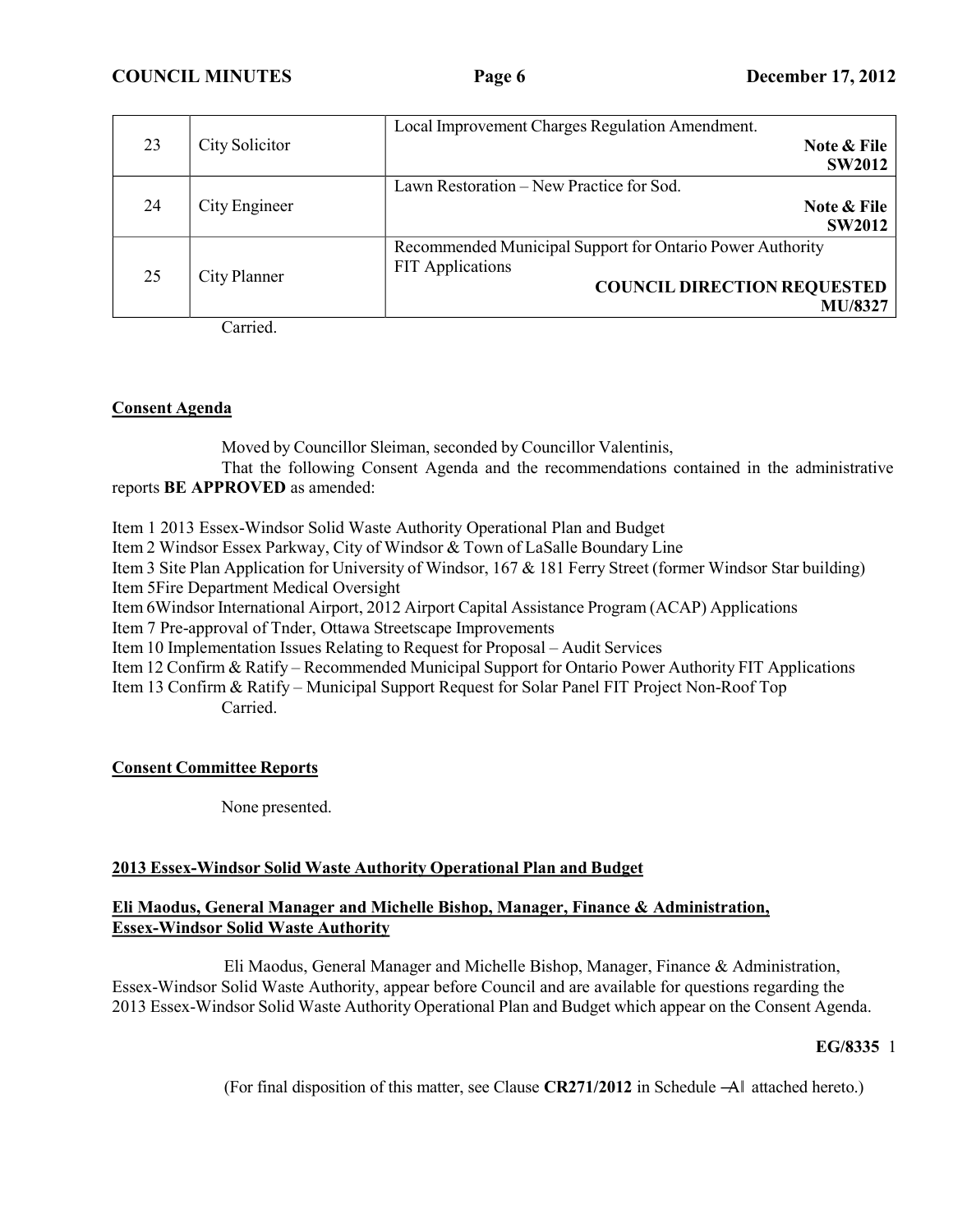## **Deferrals and/or Referrals and Withdrawals**

**Exemption from Sandwich Demolition Control By-law 20-2007 – 508, 520, 540, 556, 570, 590, 604, 612,** 615, 622, 623, 631, 639, 646, 663, 670, 673, 686, 704, 710, 718, 724, 730, 738, 744, 750, 753, 758-760, 759, 765, 764, 769, 772, 777, 778, 781, 784, and 790 Indian Road; 812 and 862 Mill Street; and 764, 770, 780 and **788 Rosedale Avenue**

At the requet of the Canadian Transit Company, this matter is being deferred to a future meeting of Council to allow for further discussions with administration on this matter.

**Z/8581** 11

## **Transit Windsor 2013 Fare Increase**

At the request of City Council, this matter is being deferred to a future meeting of Council to allow City Council to strategically examine the structure of Transit Windsor and determine if there is a more balanced approach to the budget.

MT2012 4

## **Presentations & Delegations:**

## **DELEGATIONS**

## **Development Charges Grant for Schlegel Villages Incorporated**

### **David Hanna, resident of Ward 1**

David Hanna, resident of Ward 1, appears before Council to provide comment regarding the proposed Development Charges grant for Schlegel Villages Incorporated, and concludes by suggesting various additional alternatives that the developer can perhaps consider.

#### **SPL/10759** 8

(For final disposition of this matter, see Clause **CR290/2012** in Schedule ―A‖ attached hereto.)

## **RFP 81-12: Outsourced Audit Function**

## **Remi Tosti, Jim Pryce and Aneesa Ruffedeen, representing Deloitte & Touche LLP**

Remi Tosti, Jim Pryce and Aneesa Ruffedeen, representing Deloitte & Touche LLP, appear before Council and are available for questions regarding ―RFP 81-12: Outsourced Audit Function‖ .

## **Jacqueline Peterson, Chirag Shah and Cathryn Clendenning, representing PricewaterhouseCoopers LLP**

Jacqueline Peterson, Chirag Shah and Cathryn Clendenning, representing PricewaterhouseCoopers LLP, appear before Council and are available for questions regarding ―RFP 81-12: Outsourced Audit Function‖ .

## **AF/11247** 9

(For final disposition of this matter, see Clause **CR291/2012** in Schedule ―A‖ attached hereto.)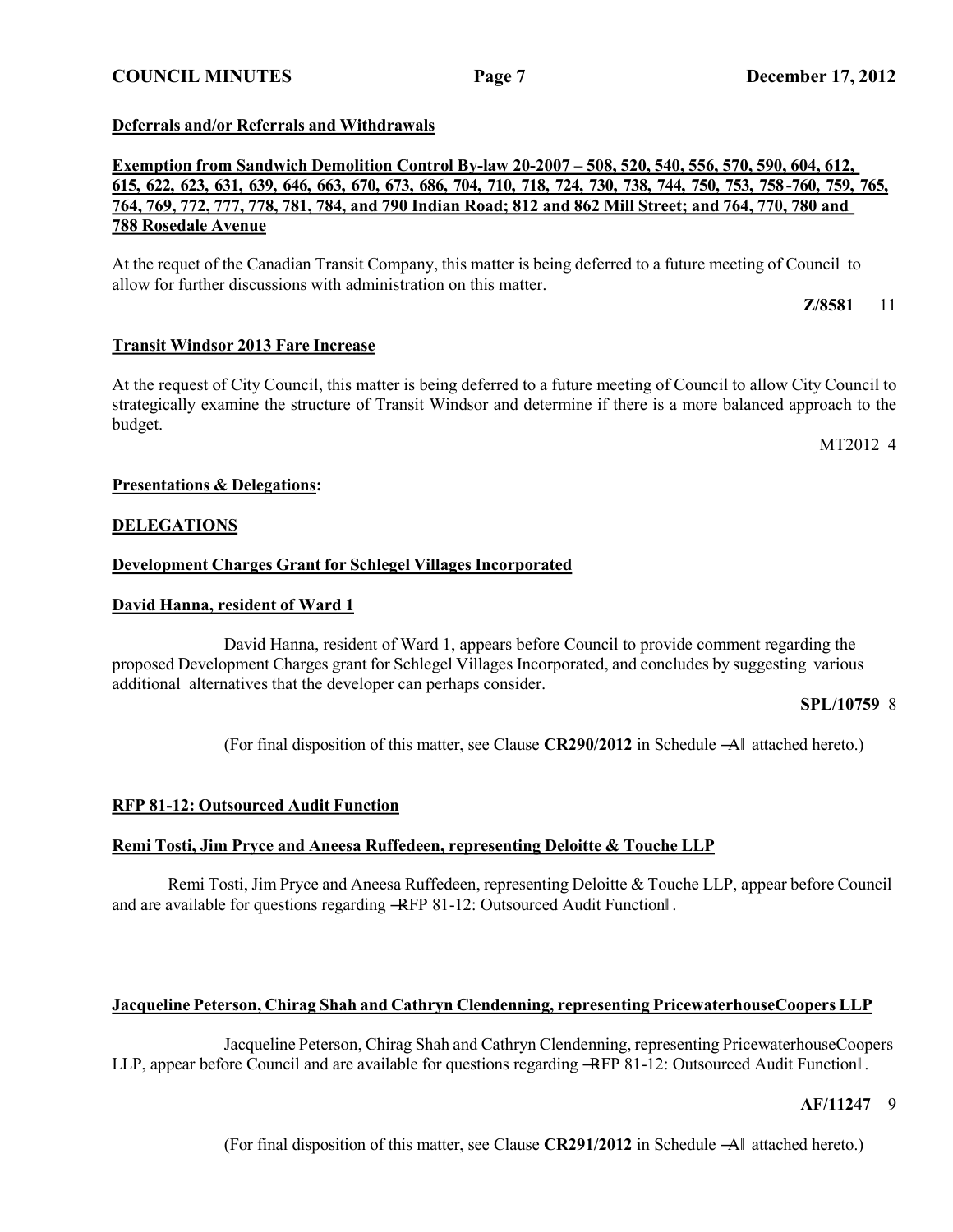# **Regular Business Items (for final disposition of these matters see Schedule "A" attached)**

Nil.

## **Consideration of Committee Reports**

| M542-2012<br>as presented. | Moved by Councillor Halberstadt, seconded by Councillor Hatfield,<br>That the Report of the Striking Committee meeting held December 3, 2012, BE ADOPTED |
|----------------------------|----------------------------------------------------------------------------------------------------------------------------------------------------------|
|                            | Carried.<br>ACO2012                                                                                                                                      |
| M543-2012                  | Moved by Councillor Halberstadt, seconded by Councillor Hatfield,<br>That the Report of the special In-camera meeting held December 14, 2012, BE ADOPTED |
| as presented.              | Carried.<br>ACO2012                                                                                                                                      |

### **By-laws**

Moved by Councillor Jones, seconded by Councillor Maghnieh,

That the following By-laws No. 183-2012 through 191-2012 (inclusive), be introduced and read a first and second time:

- 183-2012 ―A BY-LAW TO ESTABLISH LANDS AS A PUBLIC HIGHWAY KNOWN AS CHURCH STREET AND BRUCE AVENUE, IN THE CITY OF WINDSOR‖
- 184-2012 ―A BY-LAW TO FURTHER AMEND BY-LAW 9023 BEING A BY-LAW TO REGULATE VEHICULAR PARKING WITHIN THE LIMITS OF THE CITY OF WINDSOR ON MUNICIPAL STREETS, MUNICIPAL PARKING LOTS AND PRIVATE PROPERTIES‖
- 185-2012 ―A BY-LAW TO ESTABLISH LANDS AS A PUBLIC HIGHWAY KNOWN AS MCKAY AVENUE, IN THE CITY OF WINDSOR‖
- 186-2012 ―A BY-LAW TO FURTHER AMEND BY-LAW NUMBER 1-2004, BEING A BY-LAW TO DESIGNATE ALL LANDS IN THE CORPORATION OF THE CITY OF WINDSOR AS A SITE PLAN CONTROL AREA‖
- 187-2012 ―A BY-LAW TO ASSUME MAGNOLIA AVENUE FROM MCHUGH STREET TO FIRGROVE DRIVE BEING STREETS SHOWN ON PLAN 12M-551 KNOWN AS MAGNOLIA AVENUE AND THE MUNICIPAL SERVICES LOCATED THEREIN, IN THE CITY OF **WINDSOR**
- 188-2012 ―A BY-LAW TO ASSUME FOR PUBLIC USE AS A PUBLIC HIGHWAY THE 4.27 METRE (14 FEET) WIDE NORTH/SOUTH ALLEY BETWEEN DOUGALL AVENUE AND CHURCH STREET, SOUTH OF WEST GRAND BOULEVARD, CITY OF WINDSOR‖
- 189-2012 A BY-LAW TO CLOSE, STOP UP AND CONVEY THE 4.27 METRE (14 FEET) WIDE NORTH/SOUTH ALLEY BETWEEN DOUGALL AVENUE AND CHURCH STREET, SOUTH OF WEST GRAND BOULEVARD, CITY OF WINDSOR‖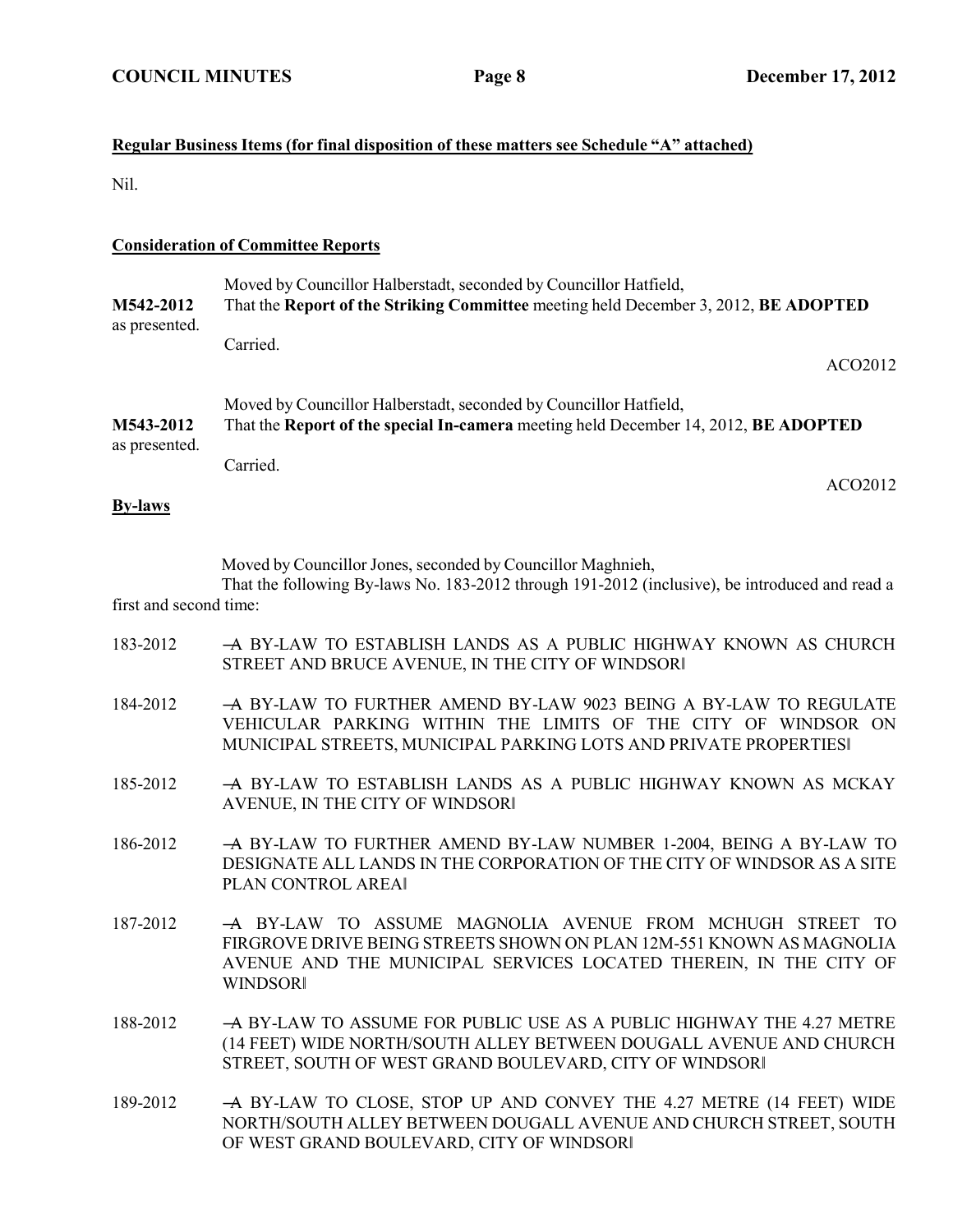**COUNCIL MINUTES Page 9 December 17, 2012**

- 190-2012 A BY-LAW TO FURTHER AMEND BY-LAW NUMBER 8600 CITED AS THE -WINDSOR CORE ARE ZONING BY-LAW‖‖
- 191-2012 ―A BY-LAW TO CONFIRM THE PROCEEDINGS OF THE COUNCIL OF THE CORPORATION OF THE CITY OF WINDSOR AT ITS MEETING HELD ON THE SEVENTEENTH DAY OF DECEMBER, 2012‖

Carried.

Moved by Councillor Marra, seconded by Councillor Payne,

That the Committee of the Whole does now rise and report to Council respecting the business items considered by the Committee:

| 1)               | <b>Communication Items (as amended)</b>                           |
|------------------|-------------------------------------------------------------------|
| 2)               | Consent Agenda (as amended)                                       |
| 3)               | <b>Items Deferred</b>                                             |
|                  | <b>Items Referred</b>                                             |
| $\boldsymbol{4}$ | Consideration of the Balance of Business Items (see Schedule "A") |
| 5)               | <b>Committee Reports (as presented)</b>                           |
| 6                | By-laws given first and second readings (as presented)            |

Carried.

## **Notices of Motion**

Moved by Councillor Valentinis, seconded by Councillor Dilkens,

**M544-2012** That Rule 13.9 of the Procedure By-law regarding business not already before Council **BE** WAIVED to permit the introduction of a motion for consideration without prior notice regarding the extension of Sidewalk Cafe Licenses and the waiving of Encroachment and Application fees.

Carried.

Moved by Councillor Valentinis, seconded by Councillor Marra,

**M545-2012 WHEREAS** City Council at its meeting held November 19, 2012 adopted M481/2012 as follows:

That the request by the Downtown Windsor Business Improvement Area (DWBIA) dated November 16, 2012 regarding ―Follow Up to Request for Extension of Sidewalk Cafe Licenses, Waiving of Encroachment and Application Fees‖ **BE RECEIVED**, and further, that the existing licences set to expire on November 30 **BE EXTENDED** up to and including December 31 in order for the DWBIA to prepare a report that outlines criteria andpatio standards that merchants should adhere to; and

**WHEREAS** since Administration is still working on this matter;

**THEREFORE BE IT RESOLVED** that the existing licences set to expire on December 31 the waiving **BE EXTENDED** up to and including January 31, 2013. Carried.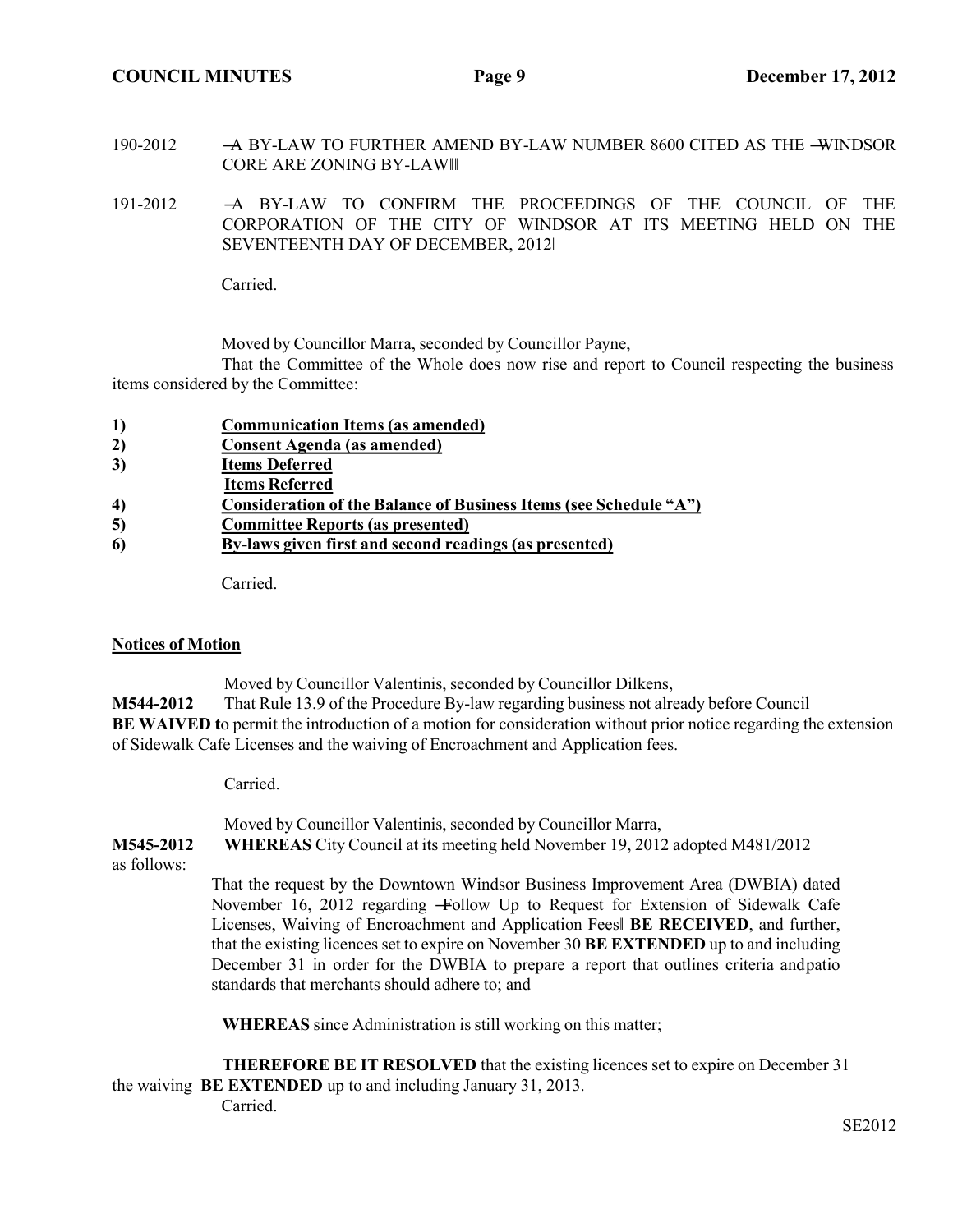. Moved by Councillor Valentinis, seconded by Councillor Hatfield, **M546-2012** That Rule 13.9 of the Procedure By-law regarding business not already before Council **BE** WAIVED to permit the introduction of a motion for consideration without prior notice regarding The Windsor Classic on December 28, 2012 as it relates to the hours of the road closure. Carried.

Moved by Councillor Valentinis, seconded by Councillor Hatfield, **M547-2012 WHEREAS** City Council at its meeting held November 19, 2012 adopted CR258/2012 as follows:

> That the request from Investors Group to close Riverside Drive West between Ouellette Avenue and Ferry Street to host a street hockey event, The Windsor Classic on December 28, 2012 from 11a.m. through December 29, 2012 10 p.m. **BE APPROVED** subject to the terms and conditions of the Special Event Agreement, and further that the **APPROVAL BE** for the 2012 year only; and

**WHEREAS** since then Administration met with the organizers of the event, and it was determined that based on the operational set of physically closing the street and the installation of equipment for the construction of the road hockey playing surfaces, Health and Safety became a concern;

**THEREFORE BE IT RESOLVED** that the road closure on Riverside Drive West between Ouellette Avenue and Ferry Street commence at 6:00 am as opposed to 11:00am.

Carried.

Report Number **16220 SR2012 4**

Moved by Councillor Valentinis, seconded by Councillor Maghnieh, That Rule 13.9 of the Procedure By-law regarding business not already before Council **BE** WAIVED to permit the introduction of a motion for consideration without prior notice regarding Winter Fest held December 15, 2012 and consideration of exemption of fees.

> The motion is put and is lost. Aye Votes: Councillors Marra, Valentinis and Maghnieh Nay Votes: Councillors Dilkens, Jones, Halberstadt, Gignac, Hatfield, Payne and Sleiman

# **Third Reading of By-laws**

Moved by Councillor Sleiman, seconded by Councillor Valentinis,

That the following By-laws No. 183-2012 through 191-2012 (inclusive), having been read a first and second time be now read a third time and finally passed and that the Mayor and Clerk **BE AUTHORIZED** to sign and seal the same notwithstanding any contrary provision of the Council.

Carried.

# **Petitions**

None presented.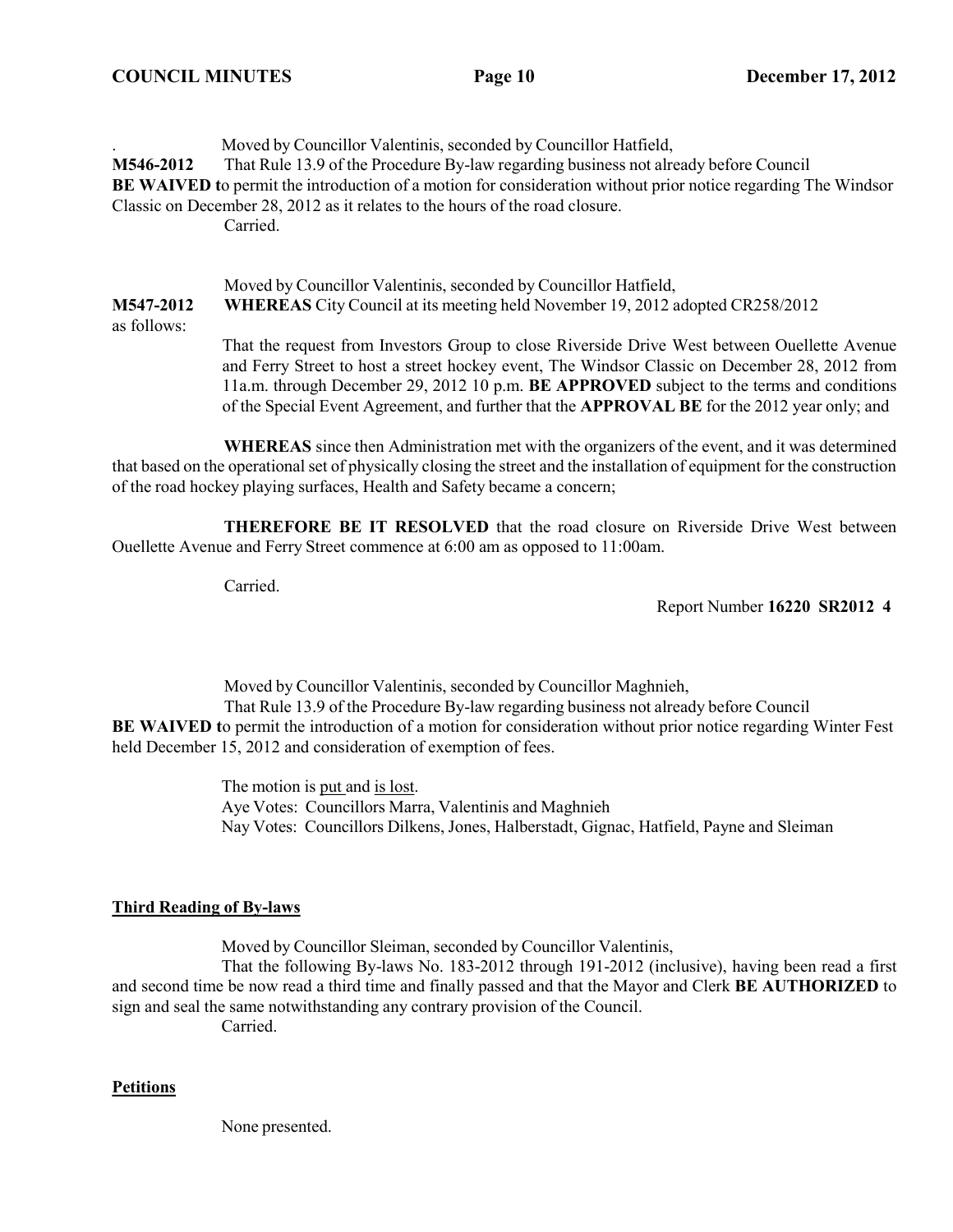### **Council Questions**

Moved by Councillor Payne, seconded by Councillor Dilkens,,

**M548-2012** That the following Council Question by Councillor Payne **BE APPROVED**, and that Administration **BE DIRECTED** to proceed with the necessary actions to respond to the Council Question in the form of a written report, consistent with Council's instructions, and in accordance with Section 17.1 of the Procedure By-law 98-2011:

## **CQ29-2012**

Asks for a report on the feasibility of constructing a multi-use recreational trail on Cabana Road from Huron Line to Provincial Road and that this matter BE REFERRED to the 2013 budget deliberations.

Carried.

SR2012

Moved by Councillor Gignac , seconded by Councillor Sleiman,

**M549-2012** That the following Council Question by Councillor Gignac **BE APPROVED**, and that Administration **BE DIRECTED** to proceed with the necessary actions to respond to the Council Question in the form of written report, consistent with Council'sinstructions, and in accordance with Section 17.1 of the ProcedureBy-law 98-2011:

# **CQ30-2012**

Asks for a report on the total required renovation costs of the City Marina for budget deliberations.

SRM2012

Carried.

## **Adjournment**

Moved by Councillor Jones, seconded by Councillor Maghnieh,

of the Mayor. That this Council meeting stand adjourned until the next regular meeting of Council or at the call

Carried.

Accordingly, the meeting is adjourned at 7:35o'clock p.m.

**MAYOR**

**CITY CLERK**

# **THIS IS A DRAFT COPY**

# **DEPUTY CITY CLERK/SENIOR MANAGER OF COUNCIL SERVICES**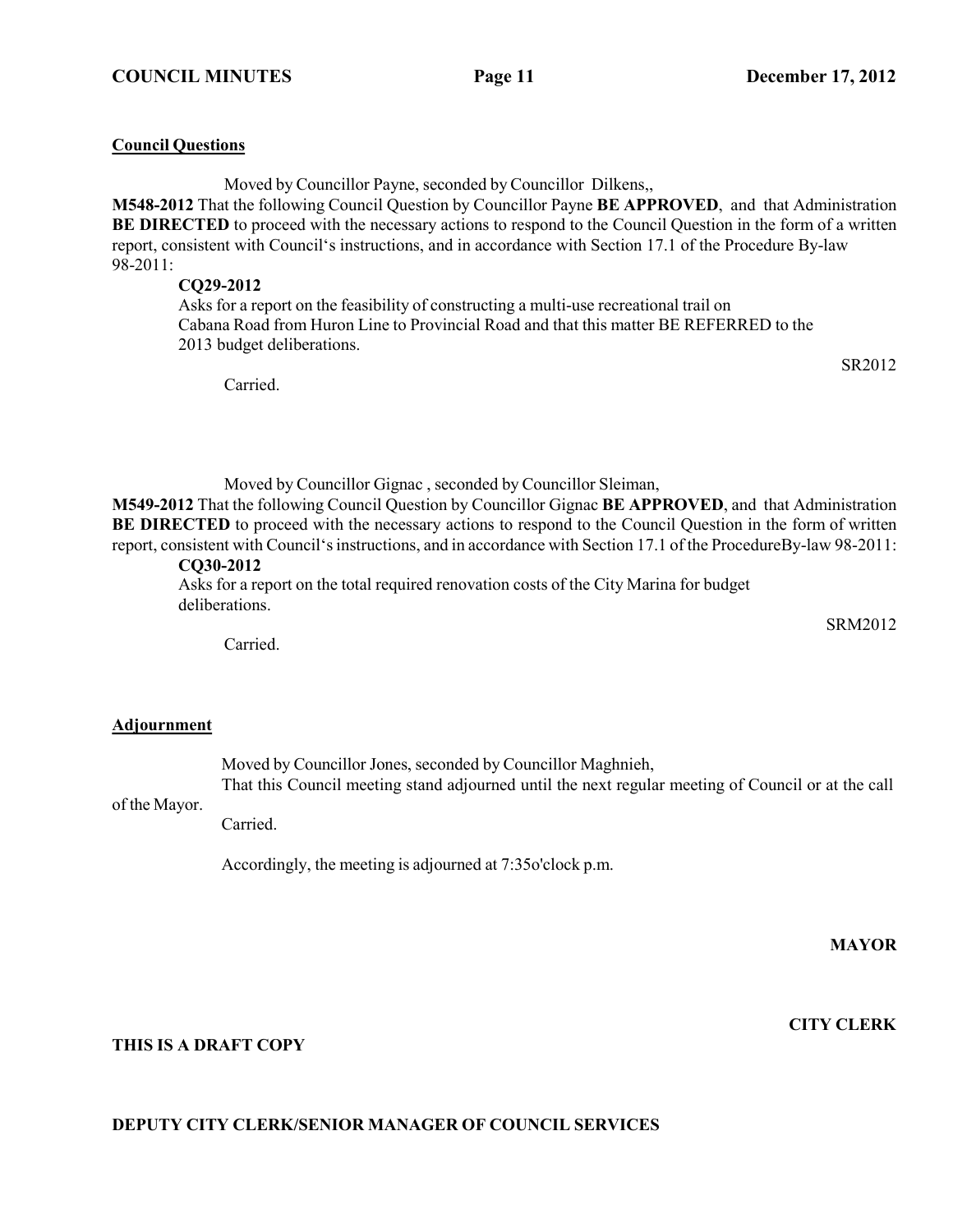## **COUNCIL MINUTES Page 12 December 17, 2012**

Sleiman Valentinis

#### CR271/2012

That City Council APPROVE the 2013 Essex-Windsor Solid Waste Authority (EWSWA) Operational Plan and Budget as submitted and attached as Appendix A.

Carried.

Report Number **16255 EG/8335 C1**

Appendices Appendix A

Sleiman Valentinis

## CR273/2012

- I. THAT the Ministry of Ontario letter dated July 19, 2011 and attached as Schedule A, regarding the adjustment of the boundary line between the City of Windsor and the Town of LaSalle **BE RECEIVED** for information; and
- II. THAT Administration **BE DIRECTED** to proceed with discussions with the Town of LaSalle, the County of Essex, the Province, and other entities as appropriate and applicable, with the intent that the boundary line between the City of Windsor and the Town of LaSalle correspond to the final northern border of the Windsor Essex Parkway, from Howard Avenue to Cabana Road.

Carried.

Report Number **16169 ST/8821 C2**

Appendices Schedule A

## Sleiman Valentinis

## CR285/2012

- I That the Site Plan Approval Officer recommends approval of the application by **UNIVERSITY OF WINDSOR (File No.: SPC-028/12)** permitting development in accordance with Appendix #4 (Site Plan, Map No. SPC-028/12 – A1.1) and Appendix #7 (Elevations and Sections, Map No. SPC-028/12 – A3.1)
- II That the Site Plan Approval Officer recommends that the owner **ENTER INTO** a site plan control agreement with the Corporation, providing for the following:
	- i. Basic Provisions
	- ii. General Provisions
	- iii. Special Provisions prior to construction permit issuance:

1. Bonding: (Estimated amounts; final amounts to be determined on submittal of a Landscape Plan).

| Landscaping | \$20,000 |
|-------------|----------|
| Lighting    | \$12,000 |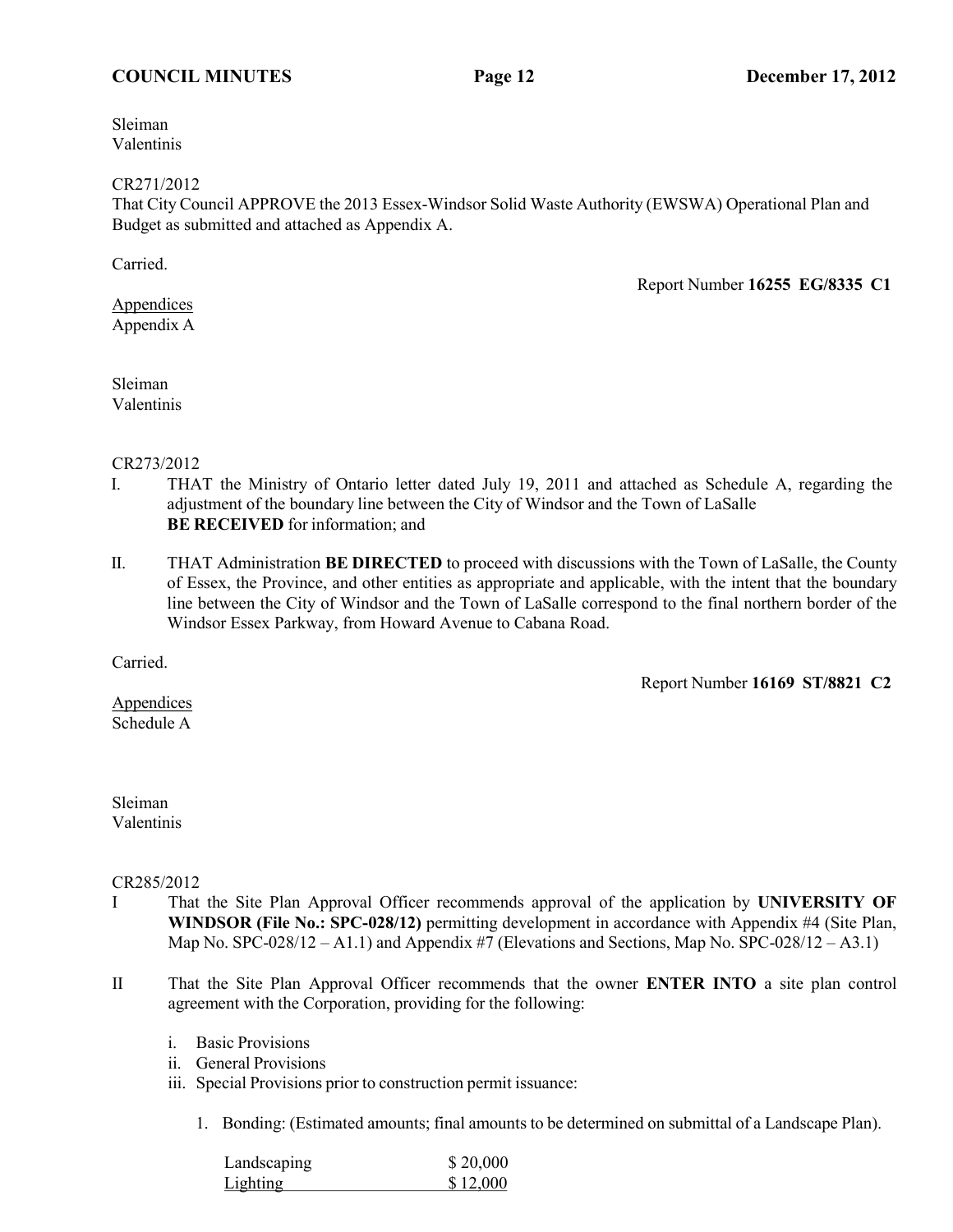Total \$ 32,000

- 2. Prior to the issuance of a construction permit, the owner shall agree that the walls of the east façade and the original section of the north façade are to remain. In the event of a structural failure, the walls will be reconstructed with as much original material and as similar in design as possible.
- 3. Prior to the issuance of a construction permit, the **owner shall provide an engineered structural system to permanently support the Ferry Street heritage wall blade designed by an Ontario registered professional engineer to the satisfaction of the Chief Building Official**.
- 4. Prior to the issuance of a construction permit, the owner shall initiate a request for heritage designation, under Part IV of the Ontario Heritage Act, of the 167 Ferry Street and 181 Ferry Street buildings.
- **5.** Prior to the issuance of a construction permit, the owner shall consult with the City and agree to a cost sharing formula for providing improvements to address transportation and pedestrian related impacts resulting from the development, including but not limited, to the following: public right-of-way s**treetscaping, traffic calming and pedestrian elements to the satisfaction of The City Planner and The City Engineer.**
- **6. Prior to the issuance of a construction permit, the** owner shall provide lighting Manufacturers' Data Specification Sheets and ensure that **all exterior light fixtures used are "Full Cut-Off" (Night Sky Friendly)** to the satisfaction of The City Planner**.**
- III General Provision (G7-[1]) to be deleted.
- IV General Provision (G20) will be amended to permit up to two years for the completion of construction after the issuance of a construction permit.
- V That in accordance with By-law 11275, the City Planner **BE AUTHORIZED** to approve any future changes to the approved site plan and building elevations.

Carried.

Report Number **16267 ZS/11589 C3**

Gignac Marra

## CR286/2012

That the report of the City Engineer dated December 3, 2012 entitled ―Transit Windsor 2013 Fare Increase‖ **BE DEFERRED** to allow City Council to strategically examine the structure of Transit Windsor and determine if there is a more balanced approach to the budget.

Carried.

Councillor Valentinis was absent from the meeting when the vote was taken on this matter.

Report Number **16279 MT2012 4**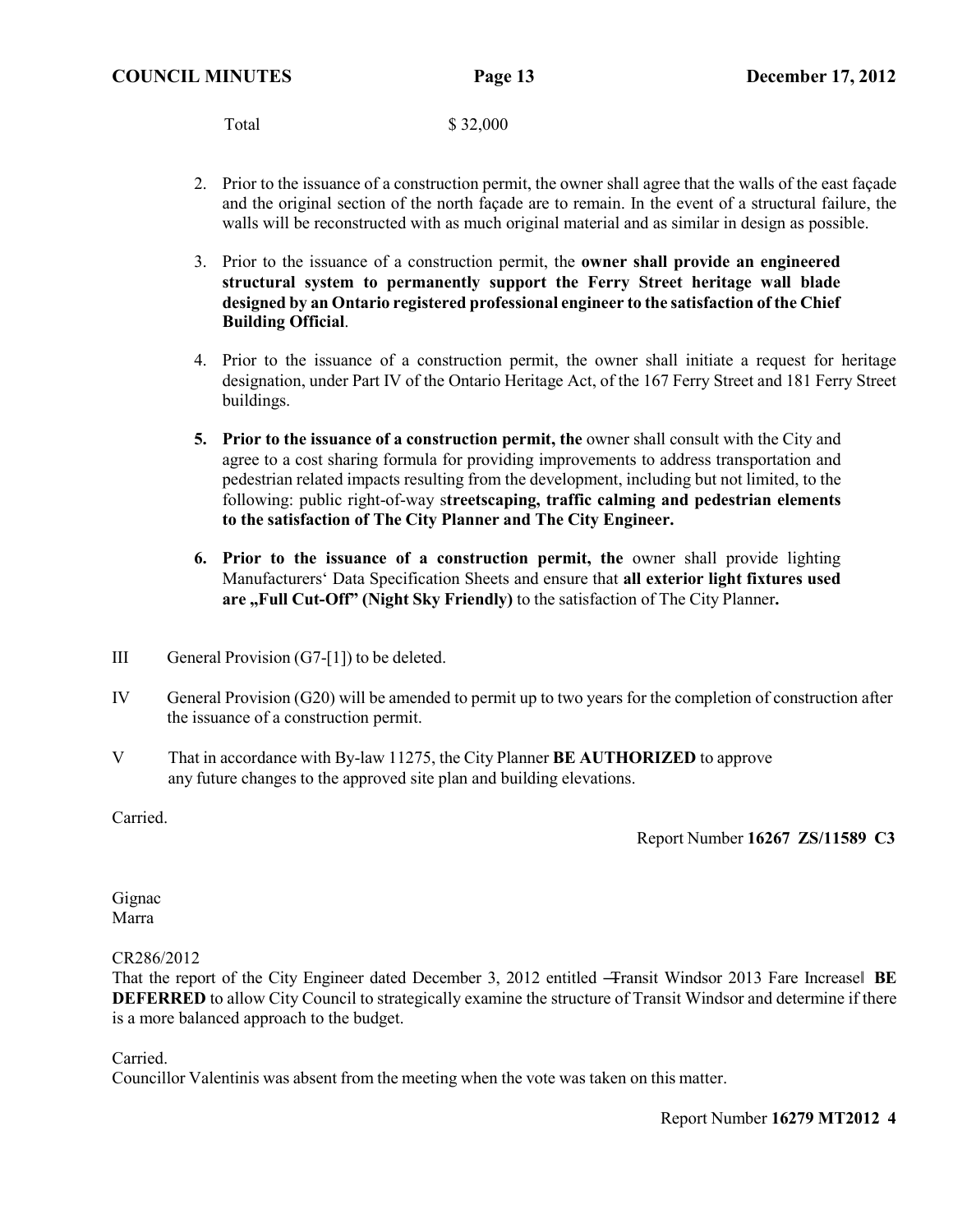# **COUNCIL MINUTES Page 14 December 17, 2012**

Sleiman Valentinis

## CR287/2012

That Council **APPROVE** the appointment of Dr. Paul Bradford of Southwest Ontario Regional Base Hospital (SWORBH) as Medical Director of Windsor Fire and Rescue Services.

## Carried.

Councillor Marra discloses an interest and abstains from voting on this matter.

## Report Number **16275 SF2012 C5**

Sleiman Valentinis

CR288/2012

- 1. That Administration **BE AUTHORIZED** to apply for Airport Capital Assistance Program (ACAP) for the replacement of various items/equipment (fire truck, snow plows/wings, runway condition reporting unit, wind direction indicators, and non-conforming airfield signs and cabinets) in order to obtain federal funding; and
- 2. That the Chief Administrative Officer and City Clerk **BE AUTHORIZED** to sign the ACAP contribution agreements with Transport Canada, satisfactory, in form to the City Solicitor, in financial content to the City Treasurer, and in technical content to the City Engineer; and
- 3. That pending the successful ACAP applications, the City share of the funding agreements (estimated total to be at an upset limit of \$51,010) **BE APPROVED** as a pre-commitment within the previously submitted 2013 capital budget request for the Windsor Airport's Infrastructure – Asset Management' account; and
- 4. Pending the successful ACAP applications, that Administration **BE AUTHORIZED** to proceed with the procurement of the items/equipment as noted in recommendation 1 above, and the City Engineer **BE AUTHORIZED** to proceed with the Award of Tenders, as required, to the low bidders, subject to the tenders meeting project specifications, and subject to the terms and conditions of the City's Purchasing By-law.

Carried.

Report Number **16281 APM/10315 C6**

Sleiman Valentinis

CR289/2012

- 1. THAT Council **APPROVE** an expenditure of \$1,785,000 (excluding HST) for construction of streetscape improvements on Ottawa Street from Windermere Road to Pierre Avenue; and
- 2. THAT Council **APPROVE** an expenditure for replacement of street lighting (estimated at \$170,000 excluding HST) in conjunction with streetscape improvements on Ottawa Street from Windermere Road to Pierre Avenue, with the funds based on the actual tender cost to **BE TRANSFERRED** from Street Lighting Relamping Project ID #7093003 to the Ottawa Streetscaping Project ID #7121024; and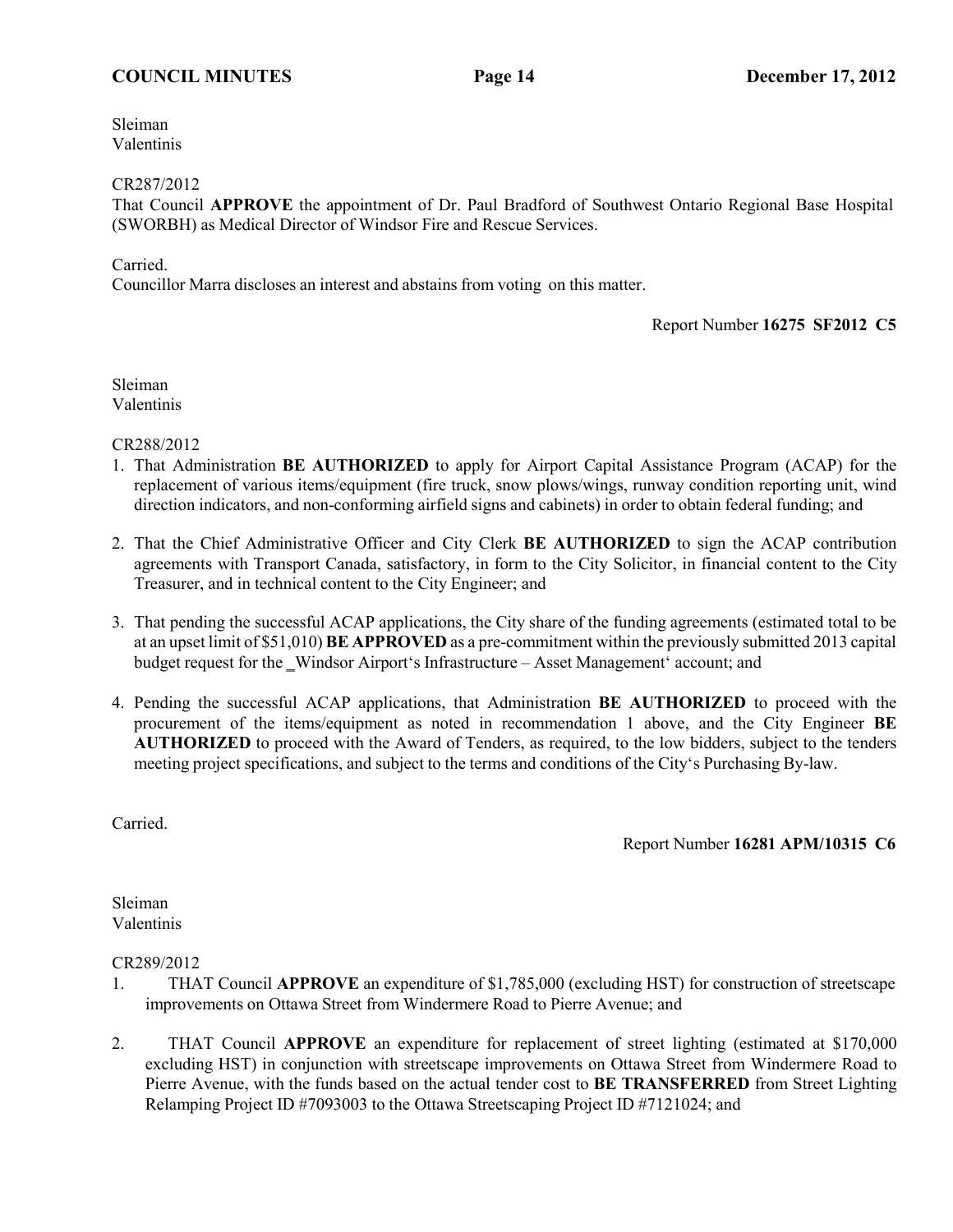## **COUNCIL MINUTES Page 15 December 17, 2012**

3. THAT, subject to the tender being within the approved budget, the Chief Administrative Officer and City Clerk **BE AUTHORIZED** to sign an agreement with the successful tenderer for the Ottawa streetscape improvements, satisfactory in form to the City Solicitor, in financial content to the City Treasurer and in technical content to the City Engineer, and further, that the results of this tender be subsequently **REPORTED BACK** to Council for information.

Carried.

Report Number **16280 SW/11609 C7**

Dilkens Sleiman

## CR290/2012

THAT Council **APPROVE** a \$500,000 Development Charges Grant (funded from the Budget Stabilization Reserve Fund) for Schlegel Villages Incorporated project at Talbot Road (St. Clair College) consistent with the Economic Revitalization CIP.

Carried.

Report Number **16270 SPL/10759 8**

Gignac Dilkens

# CR291/2012 That City Council **APPROVE** the following:

- 1. That City Council **APPROVE** an Outsourced Audit model which will extend to all aspects of the operations of the City including any agencies, boards, commissions or other entities that are accountable to City Council and/or controlled by the City subject to their respective board approvals if required and as directed by the Executive Committee of Council.
- 2. That the firm of Price Waterhouse Coopers LLP **BE APPOINTED** in response to RFP 81-12 to provide Outsourced Audit services to the City for a three year period, and that this contract may be renewed for two additional one year terms at the City's sole and absolute discretion, subject to agreement on terms.
- 3. That the CAO and City Clerk **BE AUTHORIZED** to sign an agreement/engagement letter with Price Waterhouse Coopers LLP in order to formalize this contract satisfactory in legal form to the City Solicitor and in financial and technical content to the Chief Financial Officer and City Treasurer.

# Carried.

Councillors Valentinis and Marra disclose an interest and abstain from voting on this matter.

At the request of Councillor Gignac a recorded vote is taken:

## **RESULTS OF RECORDED VOTE:**

| In Favour | Councillors Gignac, Sleiman, Dilkens, Jones, Payne and<br>Mayor Francis |  |
|-----------|-------------------------------------------------------------------------|--|
| Opposed   | Councillors Halberstadt, Hatfield and Maghnieh                          |  |
| Abstain   | Councillors Valentinis and Marra                                        |  |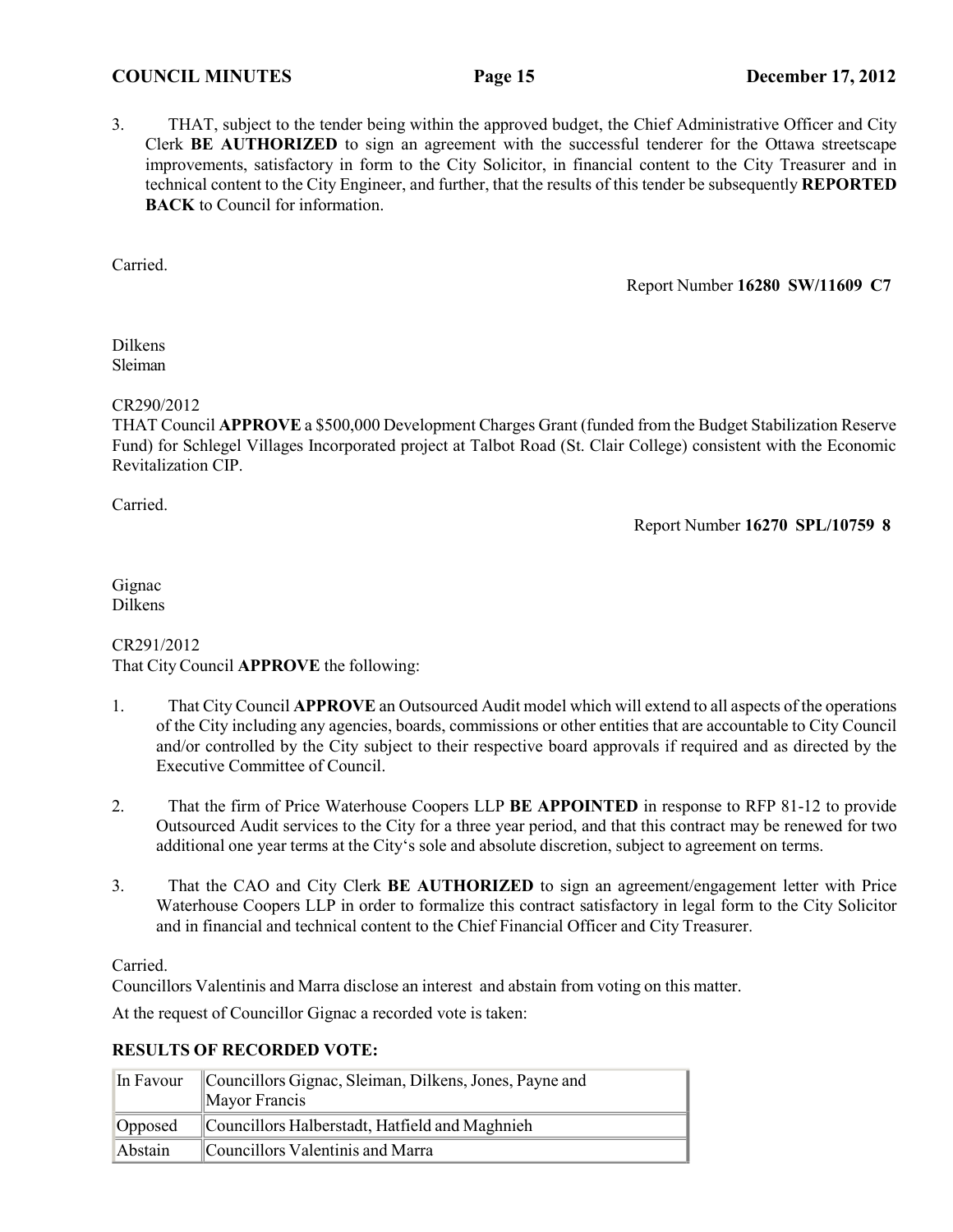# **COUNCIL MINUTES Page 16 December 17, 2012**

Absent |None

Report Number **16285 AF/11247 9**

Halberstadt Maghnieh

## CR292/2012

That the report of the Chief Administrative Officer dated December 5, 2012 entitled –Implementation issues relating to Request for Proposal – Audit Services‖ **BE NOTED AND FILED**.

Carried.

Councillor Valentinis discloses an interest and abstains from voting on this matter.

## Report Number **16284 AF/11247 C10**

Dilkens Sleiman

## CR293/2012

That the report of the City Planner dated November 21, 2012 entitled —Exemption from Sandwich Demolition Control By-law 20-2007 — 508, 520, 540, 556, 570, 590, 604, 612, 615, 622, 623, 631, 639, 646, 663, 670, 673, 686, 704, 710, 718, 724, 730, 738, 744, 750, 753, 758-760, 759, 765, 764, 769, 772, 777, 778, 781, 784, and 790 Indian Road, 812 and 862 Mill Street, and 764, 770, 780 and 788 Rosedale Avenue‖ **BE DEFERRED** as requested by the Canadian Transit Company, to allow for further discussions with administration on this matter. Carried.

Councillor Payne discloses an interest and abstains from voting on this matter.

Report Number **16287 Z/8581 11**

Sleiman Valentinis

## CR294/2012

That the results of the poll conducted by the Deputy City Clerk on December 13, 2012 approving the following **BE CONFIRMED AND RATIFIED**:

That City Council, by way of a Council Resolution, **PROVIDE** municipal support to the FIT Project sites that the Planning Department is recommending to receive Councilsupport.

| <b>CONTACT PERSON</b>                                         | <b>APPLICANT NAME</b>    | <b>PROJECT ADDRESS</b>   |
|---------------------------------------------------------------|--------------------------|--------------------------|
| John Millson (Great Lakes Energy)                             | Great Lakes Energy Inc.  | 525 Hill Street          |
|                                                               |                          | 735 Prince Road          |
| Melissa Clark (Solar Power<br>Network)                        | Solar Power Network Inc. | 3380 Wheelton Drive      |
|                                                               |                          | 11365 Tecumseh Road East |
| Megan Zakaib (Acadian Projects) for<br>Schlegel Villages Inc. | Schlegel Villages Inc.   | 1800 Talbot Road         |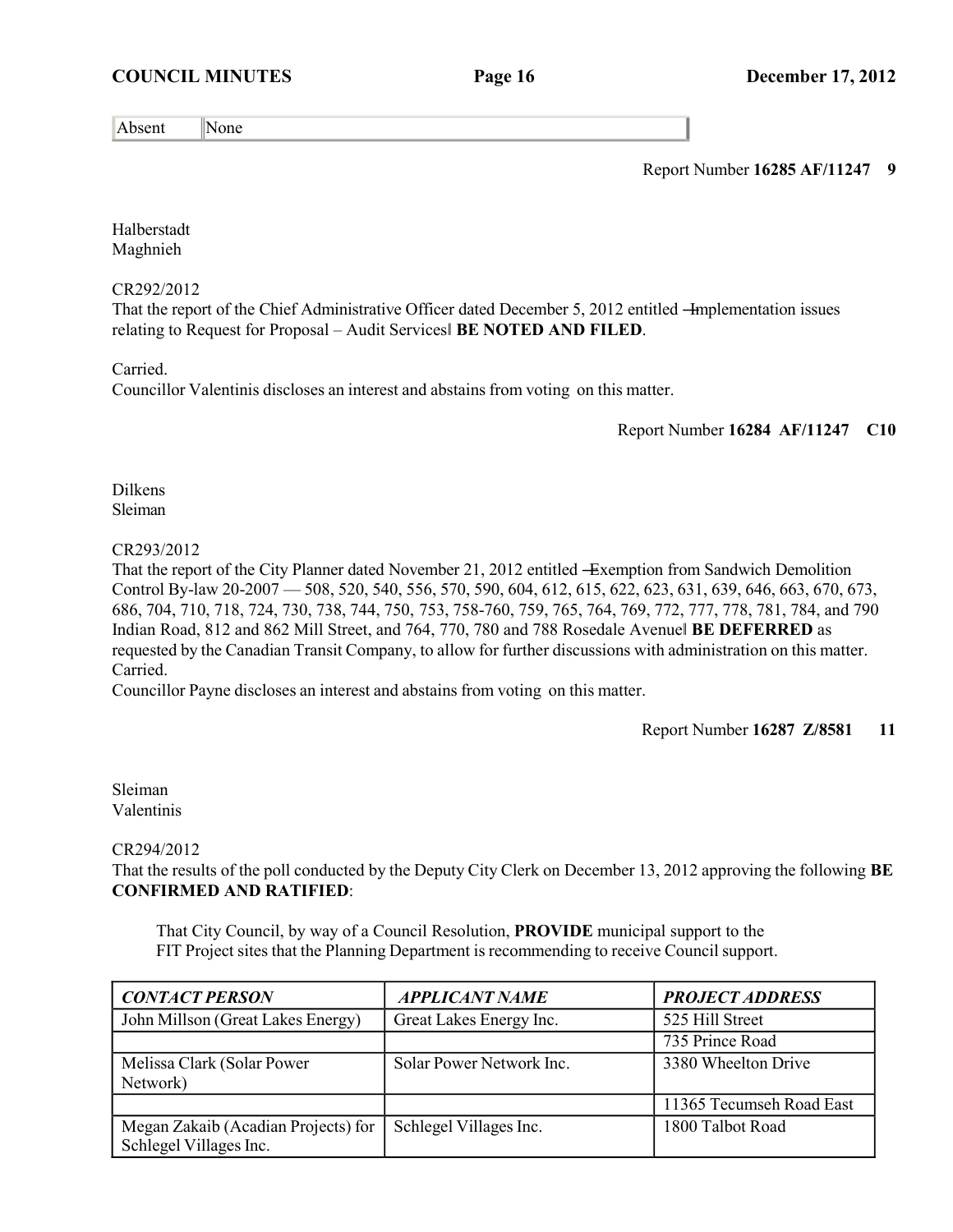**COUNCIL MINUTES Page 17 December 17, 2012**

| David Kline                          | Nautilus Green Energy Cooperative<br>of Ontario LP | 3030 Marentette Avenue                                                                                                                                                                                                                                                                                                                                                                                                                                                                                                                                                                                                                                                                                                  |
|--------------------------------------|----------------------------------------------------|-------------------------------------------------------------------------------------------------------------------------------------------------------------------------------------------------------------------------------------------------------------------------------------------------------------------------------------------------------------------------------------------------------------------------------------------------------------------------------------------------------------------------------------------------------------------------------------------------------------------------------------------------------------------------------------------------------------------------|
| Bruce Ferguson / Giuliana Hinchliffe | <b>Reliant First Nation Limited</b><br>Partnership | 2500 Labelle<br>3555 Forest Glade Dr<br>9367 Esplanade Dr<br>9485 Esplanade Dr<br>1601 Norfolk<br>1646 Alexis<br>1901 E.C. Row Ave<br>1255 Tecumseh Rd East<br>8800 Menard<br>1100 Northwood<br>3070 Stillmeadow<br>8465 Jerome<br>620 Cabana Rd East<br>6265 Roseville Gardens<br>1355 Cabana Rd West<br>1800 Liberty<br>451 Park St West<br>811 Dougall Ave<br>853 Chilver Rd<br>284 Cameron Ave<br>1375 California Ave<br>2229 Chilver Rd<br>1094 Assumption St<br>3312 Sandwich St W<br>5400 Coronation St<br>2855 Rivard<br>3557 Melbourne St<br>1648 Francois Rd<br>4195 Milloy St<br>949 Giles St East<br>5399 Raymond Ave<br>1376 Victoria Ave<br>4000 Ducharme St<br>1930 Rossini Blvd<br>245 Tecumseh Rd East |
|                                      |                                                    | 2100 Richmond St<br>280 Eugenie St East                                                                                                                                                                                                                                                                                                                                                                                                                                                                                                                                                                                                                                                                                 |

Carried.

Councillor Hatfield discloses an interest and abstains from voting on this matter.

Report Number 16298 MU/8327 C12

Sleiman Valentinis

CR295/2012

That the results of the poll conducted by the Deputy City Clerk on December 12, 2012 approving the following **BE CONFIRMED AND RATIFIED**: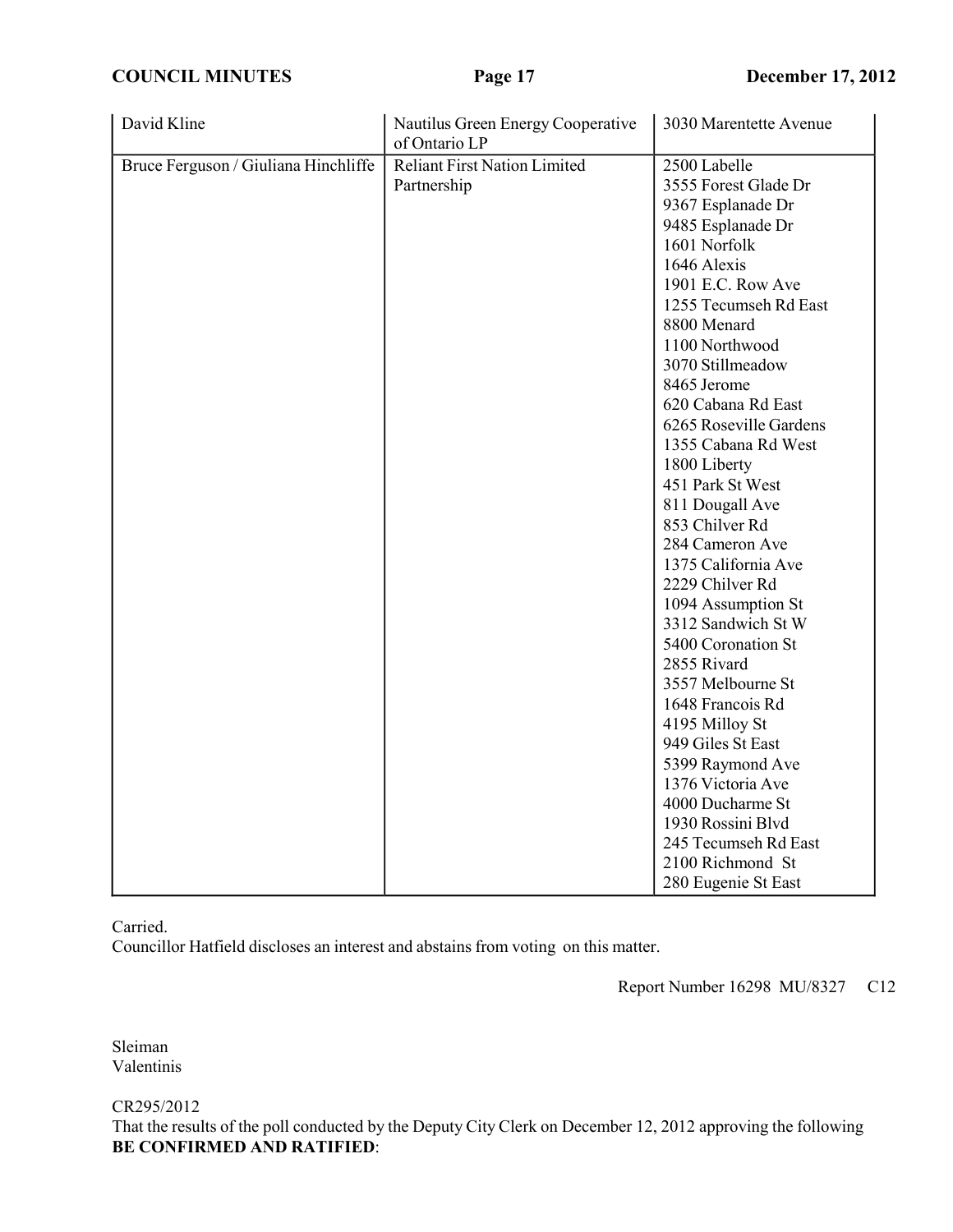That the request submitted by the Passa Architects seeking municipal support under the Ontario Power Authority's Feed in Tariff (FIT) program for the proposed installation of solar panels on the side of the south wall of 540 Ouellette Avenue **BE PROVIDED** subject to Council's review and approval of building permits required for installation.

Carried.

Report Number 16299 MU/8327 C13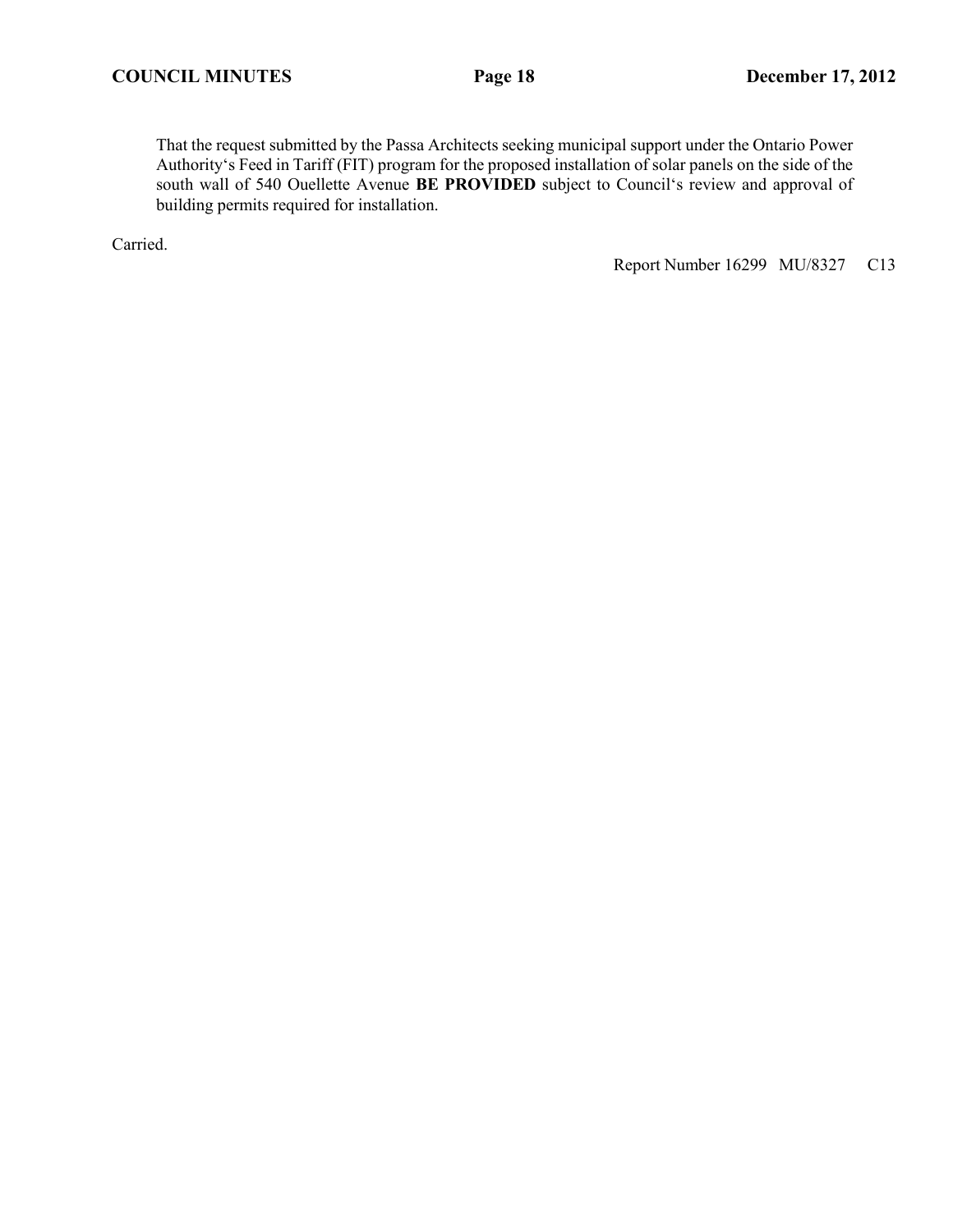**Adopted by Council at its meeting held December 17, 2012 [M542-2012] VC/bm Windsor, Ontario, December 17, 2012**

## **REPORT OF THE STRIKING COMMITTEE of its meeting held** December 3, 2012

**PRESENT:** Mayor E. Francis Councillor J. Gignac Councillor R. Jones Councillor B. Marra Councillor F. Valentinis Councillor P. Hatfield Councillor E. Sleiman Councillor A. Halberstadt Councillor H. Payne

**ABSENT**: Councillor D. Dilkens

## **Declarations of Pecuniary Interest:**

None declared.

Your Committee submits the following recommendations:

(1) That the resignation of Councillor Marra on the *Windsor Essex County Health Unit Board*  **BE ACCEPTED** and that Councillor Jones **BE APPOINTED** to fill the vacancy on the Board for the term expiring November 30, 2014.

(2) That the resignation of Councillor Dilkens on the *Transit Windsor Board of Directors* **BE ACCEPTED** and that Councillor Hatfield **BE APPOINTED** to fill the vacancy on the Board for the term expiring November 30, 2014.

(3) That the resignation of Lorena Shepley on the *Windsor Public Library Board* **BE ACCEPTED** and that the Clerk **BE REQUESTED** to place an Ad in the newspaper for a citizen appointee in accordance with the *Public Libraries Act*.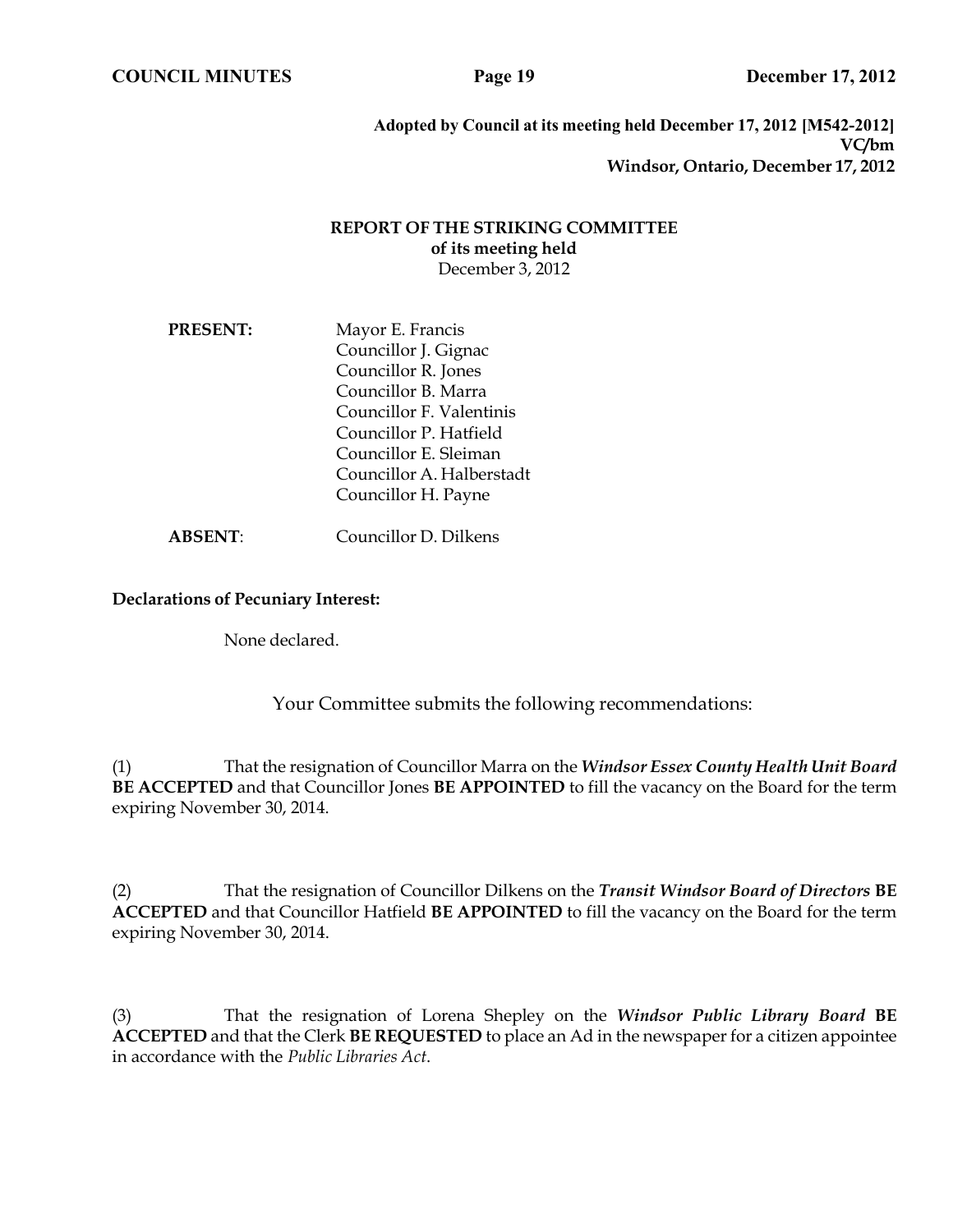(4) That Prakash Pandya **BE APPOINTED** to the *Mayor's Youth Advisory Committee* for the term expiring November 30, 2014, or until a successor is appointed.

(5) That the term of the Council appointees on the following Committees and Boards **BE EXTENDED** to November 30, 2014:

- *Essex Region Conservation Authority*
- *Transit Windsor Board of Directors*
- *Windsor Detroit Tunnel Corporation*
- *Windsor Utilities Commission*
- *Windsor Essex County Health Unit Board*

CHAIR

CITY CLERK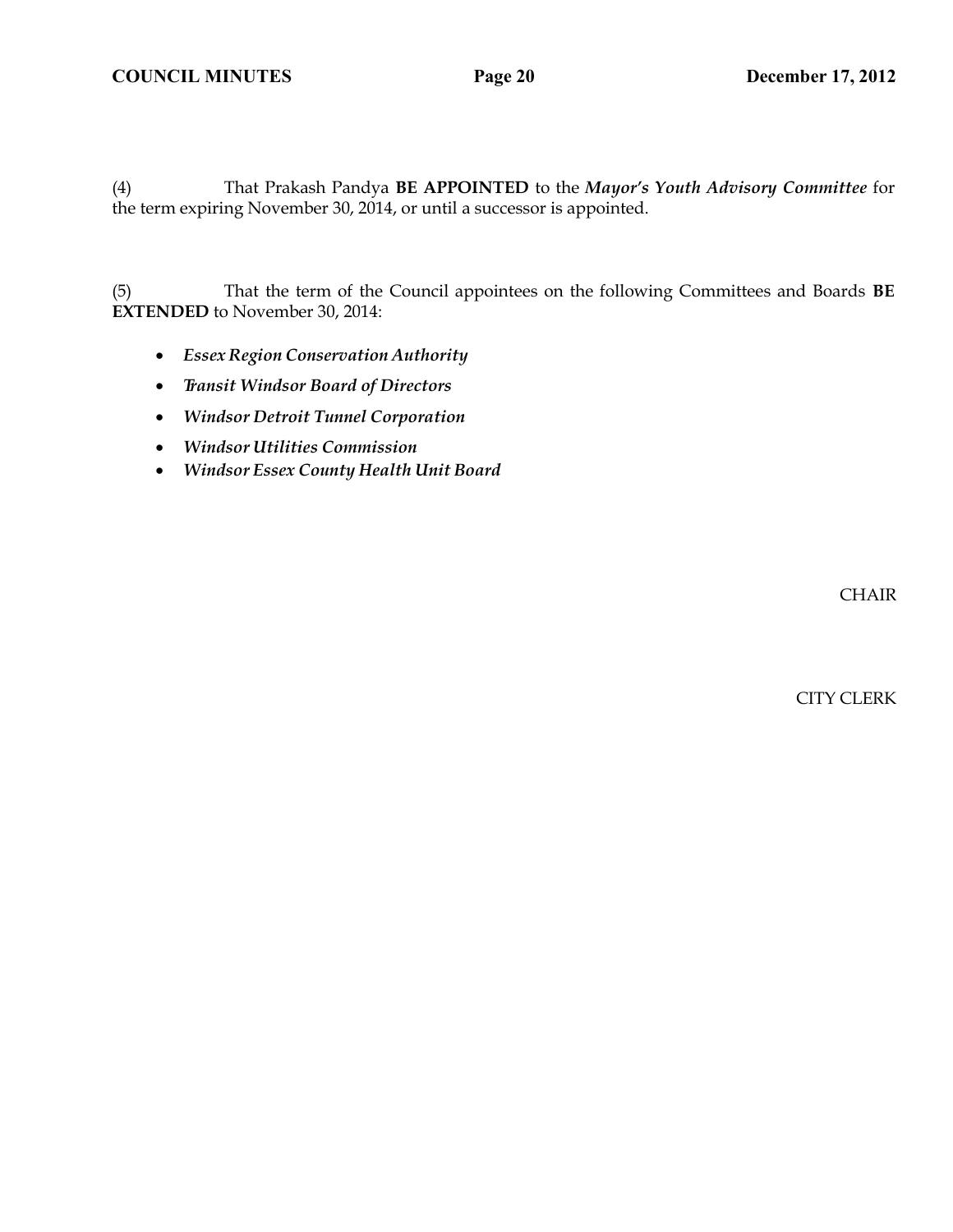**Adopted by Council at its meeting held December 17, 2012 [M543-2012]** SV/bm

# **SPECIAL MEETING OF COUNCIL – IN CAMERA December 14, 2012**

# **Meeting called to order at: 5:00 p.m.**

# **Members in Attendance:**

Mayor E. Francis Councillor D. Dilkens Councillor R. Jones Councillor F. Valentinis Councillor P. Hatfield Councillor J. Gignac Councillor A. Maghnieh Councillor H. Payne Councillor E. Sleiman

# **Members Absent:**

Councillor A. Halberstadt (participates by conference call) Councillor B. Marra

# **Also in attendance:**

- H. Reidel, Chief Administrative Officer
- M. Sonego, City Engineer and Corporate Leader Environmental Protection and Transportation
- G. Wilkki, City Solicitor and Corporate Leader Economic Development and Public Safety
- V. Critchley, City Clerk/Licence Commissioner and Corporate Leader Public Engagement and Human Resources
- O. Colucci, Chief Financial Officer/City Treasurer and Corporate Leader Finance and Technology

S. Vlachodimos, Deputy Clerk

- J. Lechicky, Manager of Employee Relations (Item 1)
- V. Mihalo, Executive Director of Human Resources (Item 1)
- D. Sweet, Negotiating Team (Item 1)
- R. Slater, Negotiating Team (Item 1)

**Verbal Motion is presented by Councillor Jones, seconded by Councillor Sleiman, That Rule 3.3(c) of the** *Procedure By-law, 98-2011,* **BE WAIVED to allow for the Mayor to call a special meeting without 24 hours notice.**

**Motion Carried.**